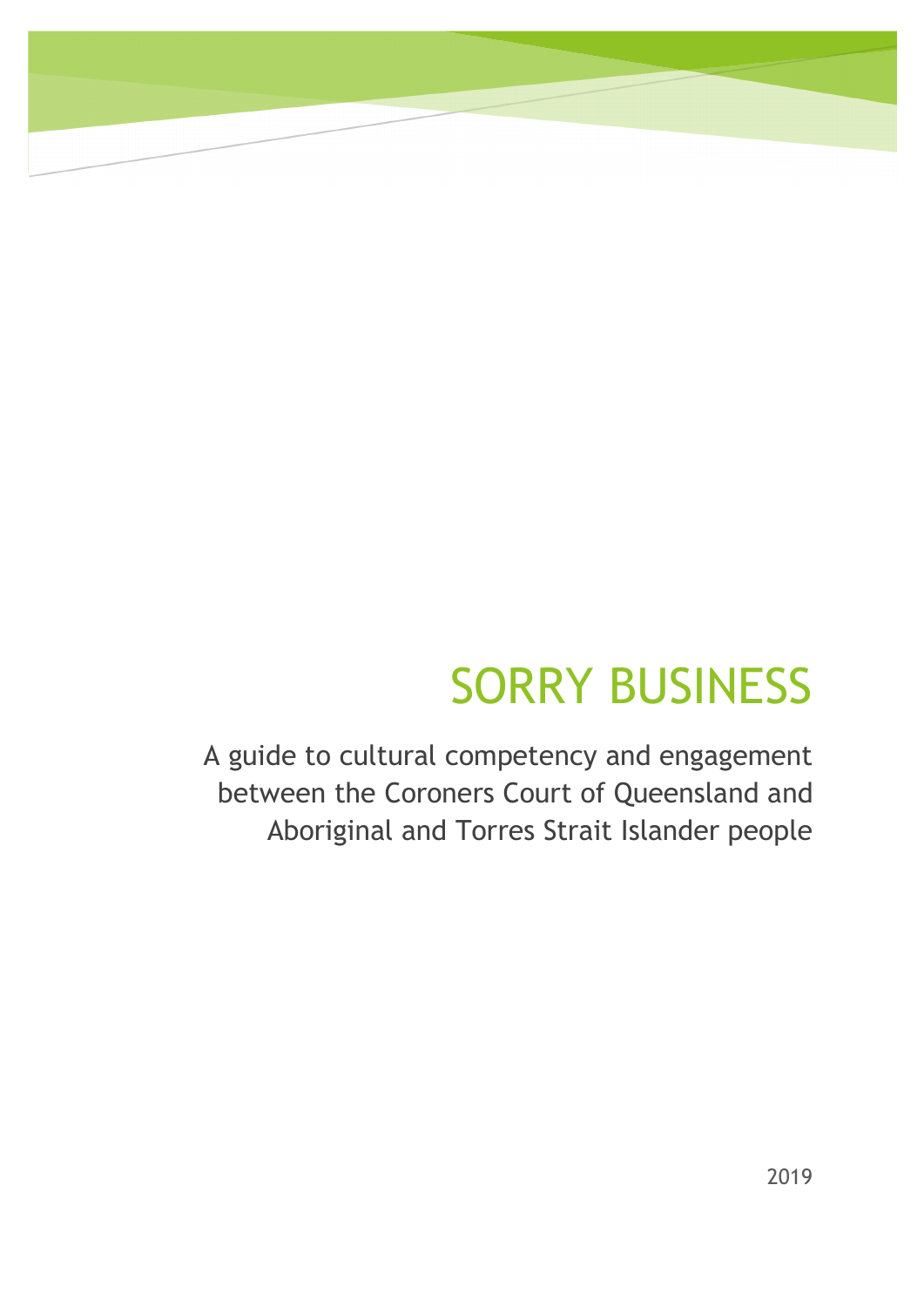## **ACKNOWLEDGEMENT**

This guide would not have been possible without the assistance of the Aboriginal and Torres Strait Islander families who have shared their experiences working with the Coroners Court of Queensland (CCQ).

We thank those families.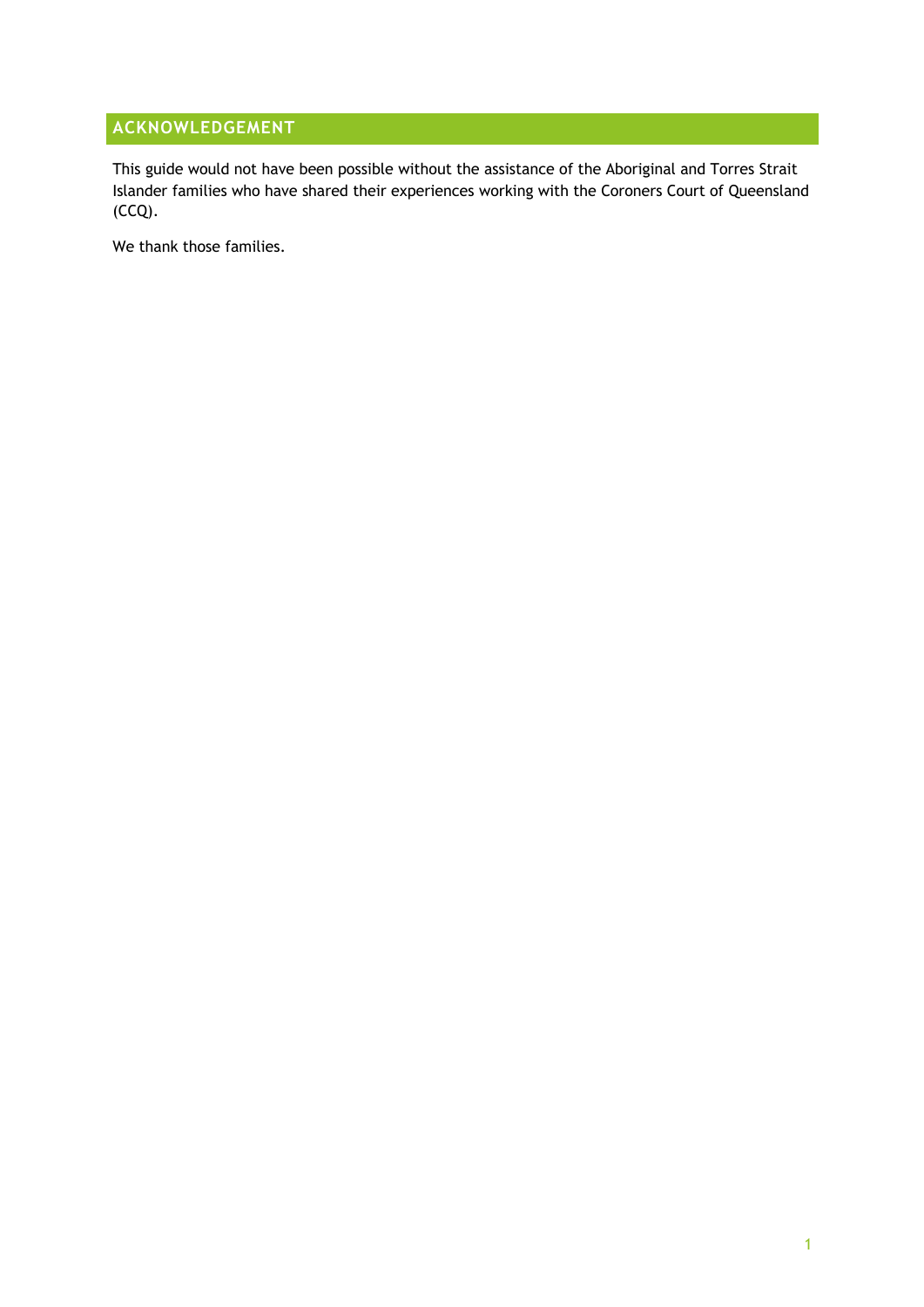# TABLE OF CONTENTS

| LEADING CAUSES OF DEATH IN ABORIGINAL AND TORRES STRAIT ISLANDER PEOPLE  18 |
|-----------------------------------------------------------------------------|
|                                                                             |
|                                                                             |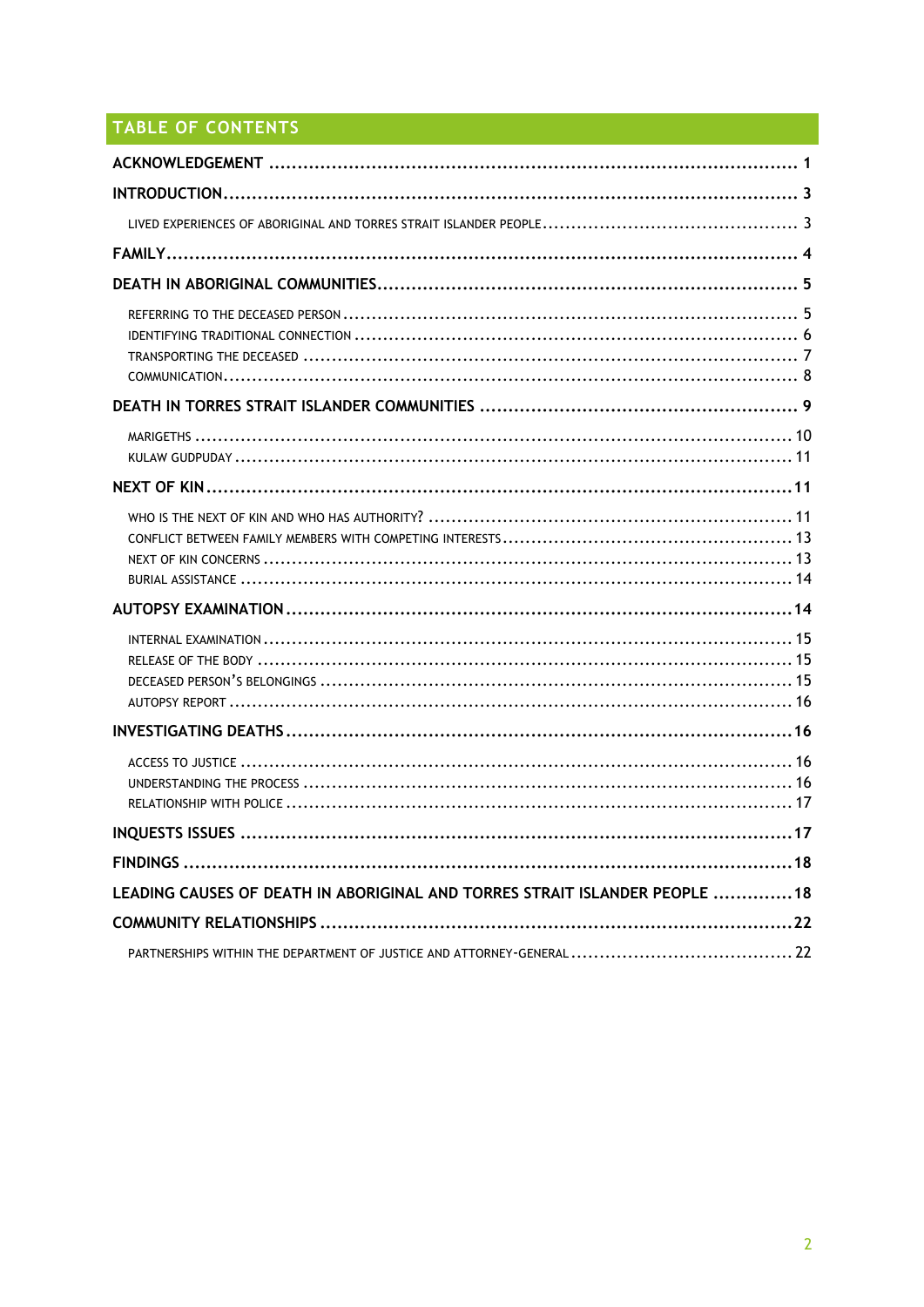## **INTRODUCTION**

Sorry business is the Aboriginal English term used by the Aboriginal and Torres Strait Islander community to describe the mourning period when a family member dies and all responsibilities that follow in accordance with traditional lore and custom. Traditional lores and customs are observed and practiced by Aboriginal and Torres Strait Islander people to this day and are important to recognise.

The objects of the *Coroners Act 2003* (the Act) include requiring the reporting of particular deaths, establishing procedures for the investigation of those deaths, and to help prevent deaths from similar causes happening in the future by allowing Coroners at inquest to comment on matters connected with deaths, including matters related to:<sup>i</sup>

- § public health or safety; or
- **•** the administration of justice.

This guide will provide CCQ with a framework for navigating the concerns that Aboriginal and Torres Strait Islander people may raise when the death of an Aboriginal person or Torres Strait Islander falls within the jurisdiction of the Act.

This document contains some generalisations about Aboriginal and Torres Strait Islander people. If you are in any doubt, you should speak with the family or next of kin to identify the specific cultural protocols observed under traditional lore and custom.

## LIVED EXPERIENCES OF ABORIGINAL AND TORRES STRAIT ISLANDER PEOPLE

The lived experiences of Aboriginal and Torres Strait Islander people have a direct correlation on their health and mortality outcomes. Following colonisation in Australia, policies, laws and social norms have affected Aboriginal and Torres Strait Islander people in Queensland and include:

- the dispossession from traditional lands;
- **stolen generation;**
- **stolen wages:**
- **•** institutional racism;
- **•** loss of identity language, kin and culture;
- § the enactment and implementation of *The Aboriginal Protection and Restriction of the Sale of Opium Act 1897* (Qld) (the Protection Act) (repealed 1984);
- **EXECULTE 1967** referendum; and
- **■** the effects of the Northern Territory intervention for bordering Queensland communities and transient communities.

These events have contributed to entrenching disadvantage and inter-generational trauma for Aboriginal and Torres Strait Islander people.

Entrenched disadvantage such as poorer living conditions, decreased access to health care and justice also contribute to Aboriginal and Torres Strait Islander people being more likely to be affected by major social issues in communities such as the over representation of Aboriginal and Torres Strait Islander people in the criminal justice system and in prison, issues relating to drugs and alcohol, domestic and family violence, lack of employment opportunities, intergenerational welfare dependence, as well as poorer health and education outcomes.

Inter-generational trauma occurs when a person witnesses or experiences trauma and that is transmitted across the generations. Aboriginal and Torres Strait Islander culture can be generally categorised as an oral and aural tradition where knowledge of traditional lore and custom is passed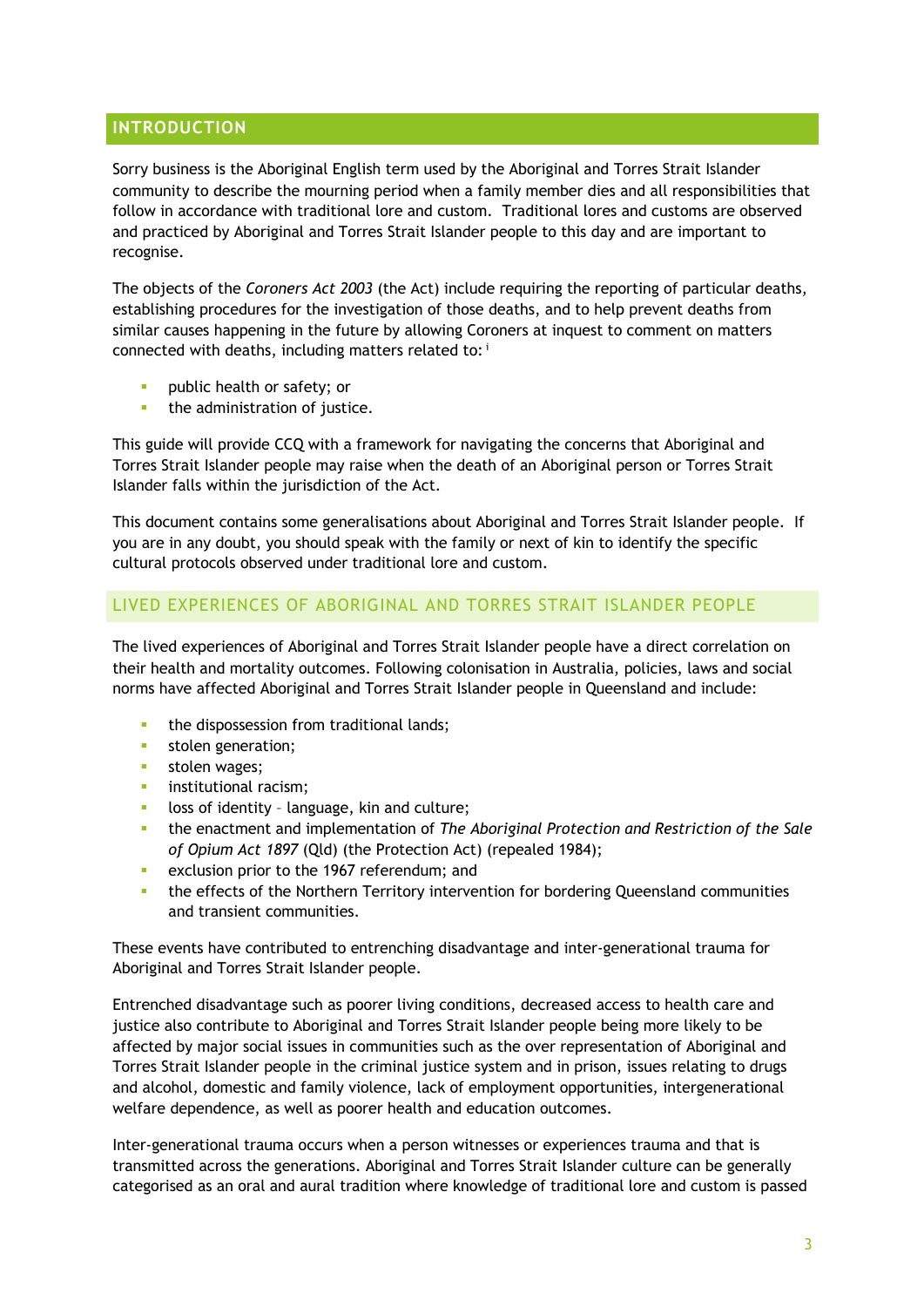down through the generations by Elders and those with authority to speak within their communities. That knowledge is also entwined in the lived experiences of Elders who have gone before, and those who still live today. The trauma experienced through their lives is passed down through each generation, thus creating inter-generational trauma.

Aboriginal and Torres Strait Islander people may interact with the coronial system as a result of their lived experiences. The most likely areas of interaction, due to entrenched disadvantage and intergenerational trauma, include:

- **•** deaths in custody;
- **•** domestic and family violence;
- deaths in care;
- **•** child protection;
- **•** deaths in care disabilities;
- suicide:
- **•** missing persons; and
- **•** health care related deaths.

## **FAMILY**

The Act provides a wide definition of family member, including the encompassing the broad and complex relationships that exist within Aboriginal and Torres Strait Islander communities.

Schedule 2 to the Act defines family member to include:

- a particular person, where the coroner investigating the death is satisfied that the deceased person's wish would have been that a particular person be the deceased person's family member for the Act;
- spouse:
- adult child;
- parent:
- adult sibling;
- an adult who immediately before the deceased person's death, had a relationship with the deceased person that the coroner investigating the death considers is sufficient for being a family member of the deceased person for the Act; and
- an ATSI family member.

An ATSI family member for a deceased person who was an Aboriginal person or Torres Strait Islander means, a person who is an appropriate person according to the tradition or custom of the Aboriginal or Torres Strait Islander community to which the deceased person belonged.

Familial connections in the Aboriginal and Torres Strait Islander community include:

- **•** grandparents;
- § grandchildren;
- **•** aunts:
- uncles:
- niece;
- nephews;
- cousins;
- cousin-sister;
- § cousin-brother.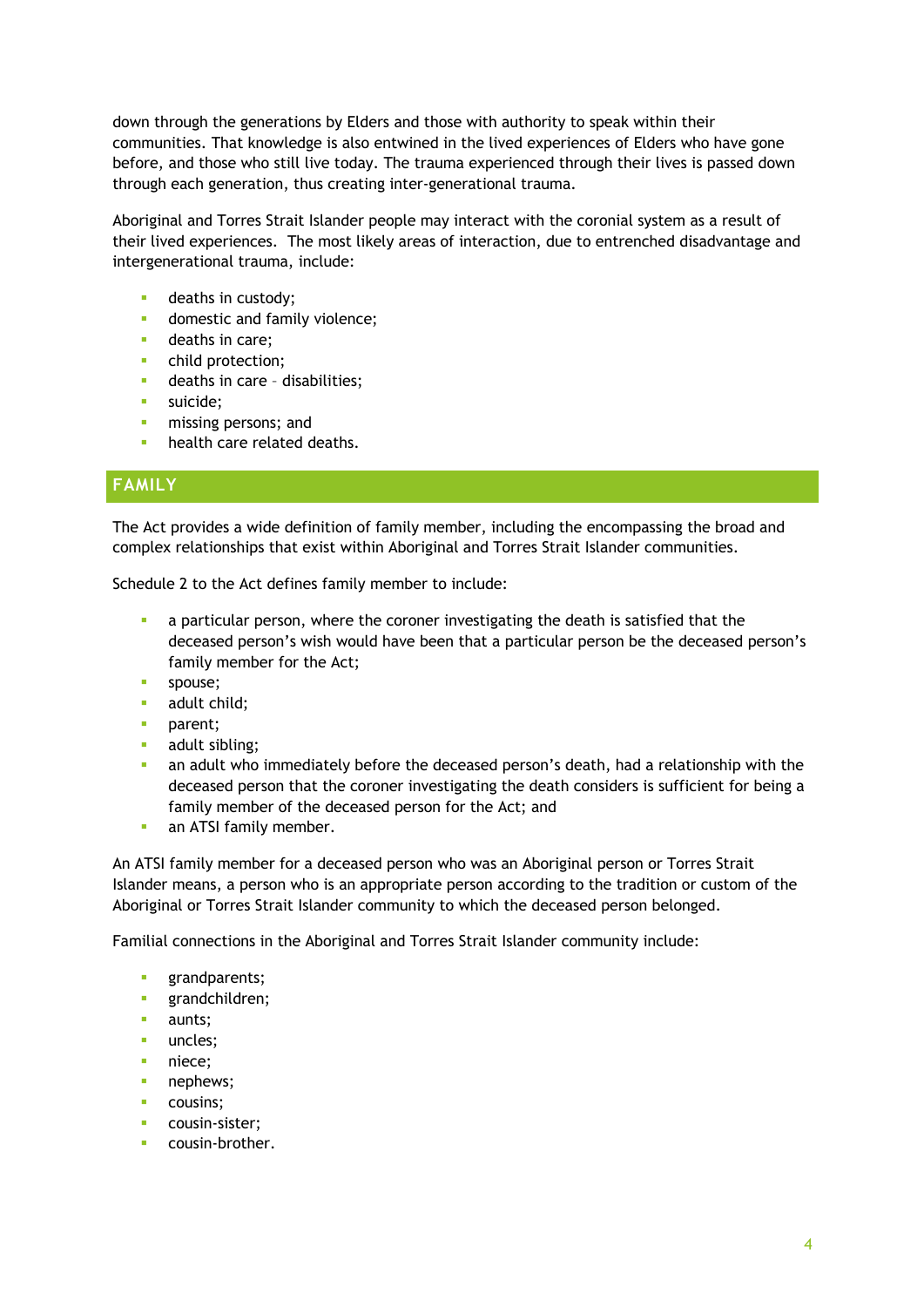Relationships may also be described by the family of the deceased person in the following ways, namely:

- **•** siblings of grandparents as grandmother and grandfather;
- siblings of parents as mother and father in addition to or in substitution of aunt and uncle;
- **•** in addition to cousins as cousin-sister and cousin-brother;
- **•** in addition to nieces and nephews as granddaughter and grandson.

These relationships and connections with the deceased person should be recognised in the same way that they are expressed.

It is important to recognise that these connections may also have involved the 'raising up' of the deceased person during their formative years and may also involve customary adoption practices that may not be legally recognised.

Torres Strait Islander communities also include the in-laws of the deceased person, known as a Marigeth/s. The Marigeth plays an important role in the customary protocols surrounding the death of a Torres Strait Islander person.

Extended family may also be an important relationship to the deceased person. Extended family may have no biological connection to the deceased person but may form part of the wider community that the deceased person was a member of prior to death.

## **DEATH IN ABORIGINAL COMMUNITIES**

It is important to acknowledge that Aboriginal people in Australia are not part of a homogenous mass and are also distinct from Torres Strait Islanders. Nations, tribes, clans and languages groups make up the fabric of Aboriginal society and each person's experience may be varied depending on their personal history.

For many communities, ceremonies are conducted following a person's death. The spirit of the deceased person is believed to continue after their death and that the spirit must be given time to leave the body and rest. A person's spirit can be disrupted if traditional lore is not observed.

In some remote communities in Queensland the whole community is closed down to allow for sorry business. In some cases, people outside of the community will not be allowed to enter the community until sorry business has concluded. This can cause difficulty when there are multiple deaths in a community.

At times throughout history, Aboriginal people have been forbidden to practise traditional lore around death and dying and was particularly prevalent in Aboriginal Missions where there were a number of different tribes and clans placed in the same location. Some Aboriginal people have also embraced Christian practices which are also recognised or incorporated into the protocols around death.

#### REFERRING TO THE DECEASED PERSON

It is a common protocol amongst Aboriginal people to cease referring to the name of the person who has died. There are many reasons as to why this is done, including as a sign of respect and allowing the spirit of the deceased person to rest. By referring to the name, it is believed that the spirit is called back to this world and is prevented from travelling into the spirit world.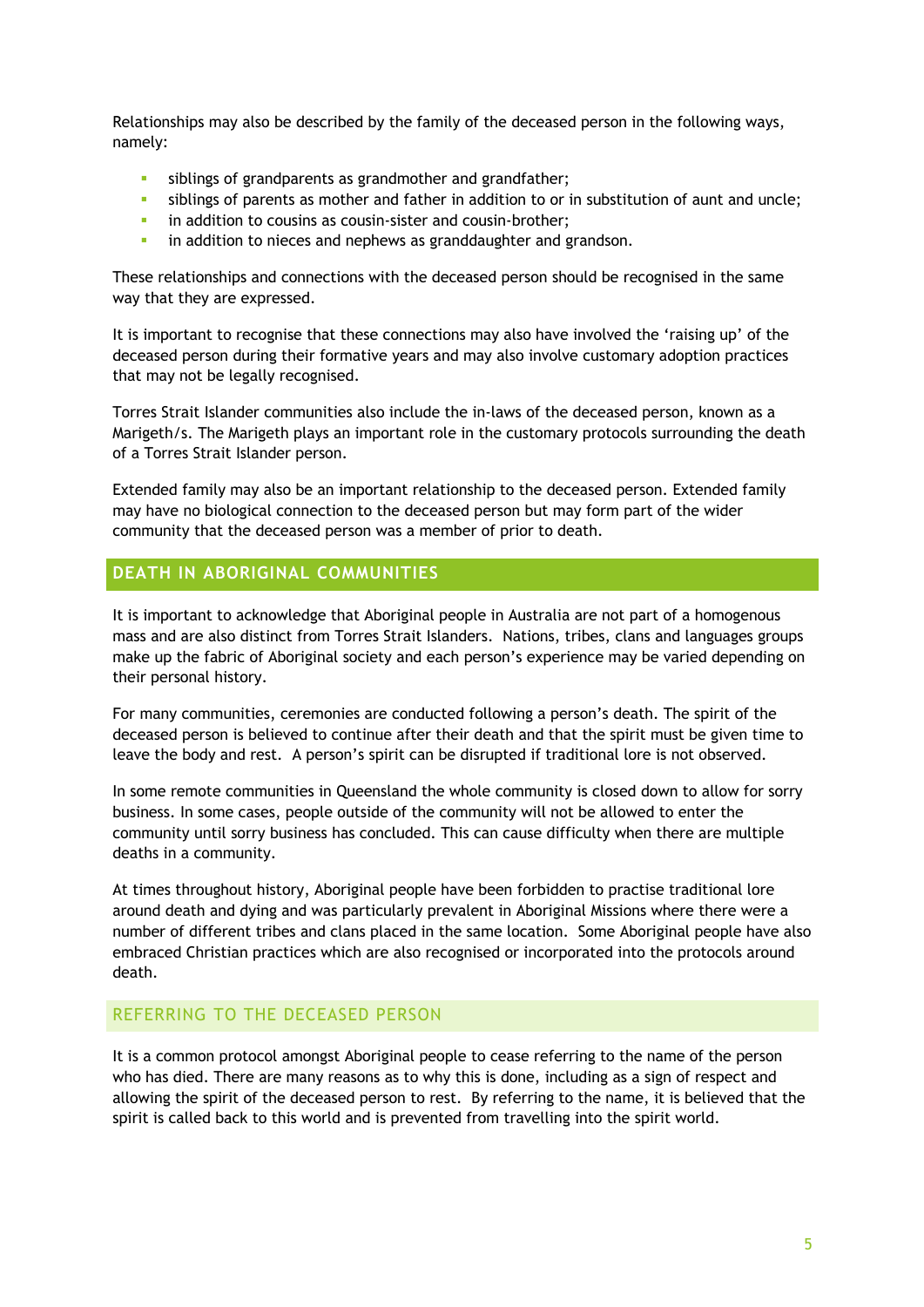#### How should I refer to the deceased person?

Ask the next to kin for instructions on how the name of the person can be used. If it is not practical to obtain this information from the next of kin, the deceased person should be referred to by their surname.

It is also important to realise that images and voice recordings of the deceased person will also cause significant distress to the family. Instructions should also be obtained about how images and voice recordings should be used.

It is important that CCQ staff make a note of the preferred name in CCMS as well as on the physical file. It may also be appropriate to include and encourage the use of the preferred naming convention for incoming and outgoing communication with third parties.

## IDENTIFYING TRADITIONAL CONNECTION

It is important for Coroners and CCQ staff to identify where the deceased person is culturally connected to. In most cases, an Aboriginal person will identify with belonging to a traditional owner group from which they are a descendant of.

Aboriginal people feel strongly connected to the land and in most cases will wish to be returned to their traditional lands. However, this may not always be possible. In some circumstances Aboriginal people cannot return to their traditional lands because generations have been forcibly removed, the land is freehold and native title is extinguished or the person has lost connection.

Aboriginal people may also strongly identify with a particular area that does not belong to their traditional lands; which is known as a historic connection. Most notably this occurs were Aboriginal people had been forcibly removed from their traditional lands and after a number of generations their ancestral connection is unknown or has diminished over time, such that they feel a stronger connection in the communities which they lived and worked in. This includes Deed of Grant in Trust (DOGIT) communities and Christian missionary communities that were set up around Queensland and interstate. Some of the Queensland communities include Mornington Island, Yarrabah, Palm Island, Woorabinda and Cherbourg. In those communities there were a number of tribal groups that were placed in the one community in circumstances where it was forbidden to speak or practice their traditional lore and customs; particularly during the operation of the Protection Act.

Aboriginal and Torres Strait Islander people can also be transient and may have lived far away from their traditional lands when they died, including interstate.

By identifying the deceased person's connection, it is recognising their traditional or historical connection and also alerting the Coroner to any issues that may arise in relation to transportation of the deceased.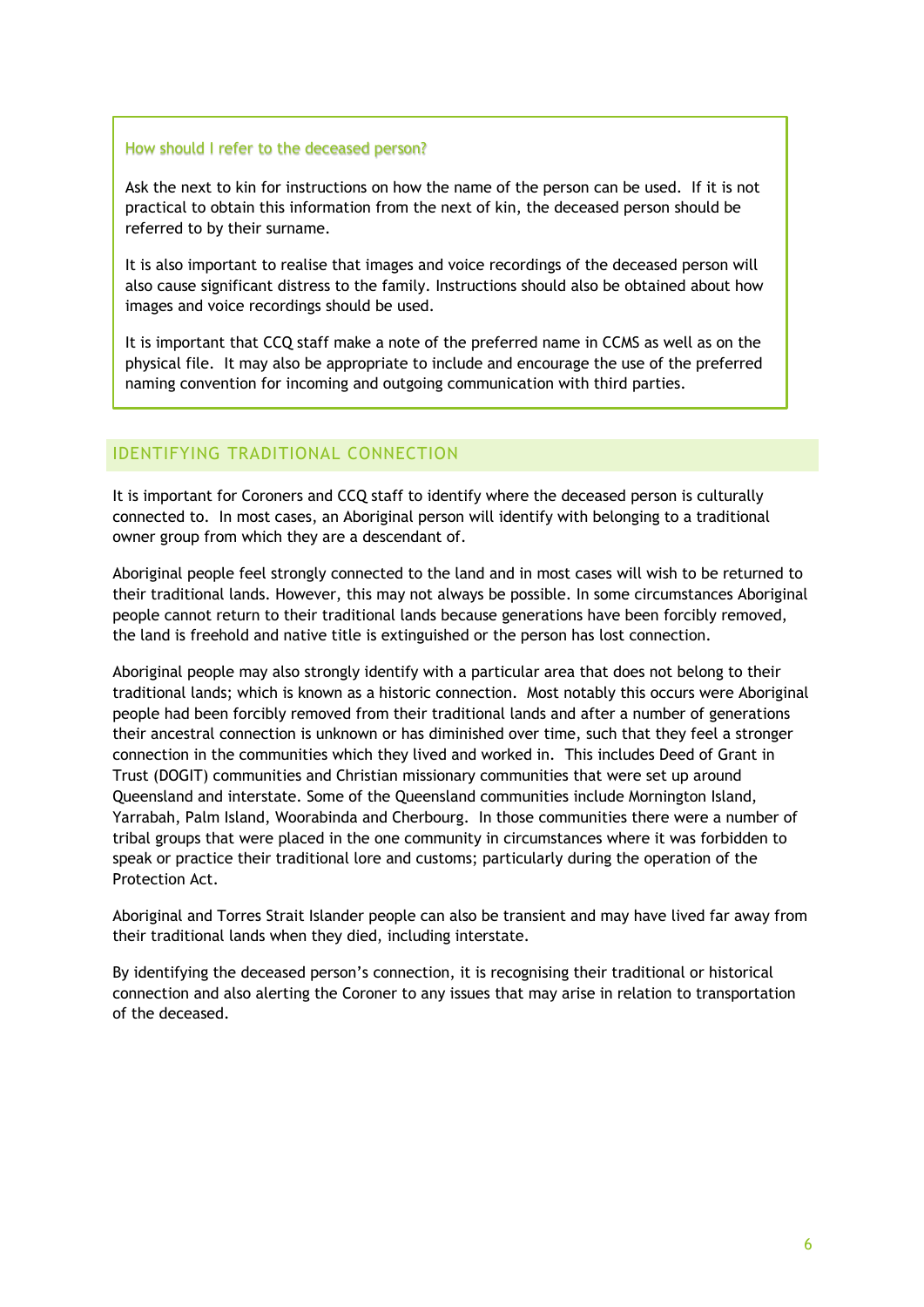#### How do I identify the deceased person's traditional connection?

Ask the next of kin if the deceased person identified with a particular traditional owner group. If so, what is the name and spelling of the group and where the traditional lands of that people are located.

Please note that the birthplace of an Aboriginal person will not necessarily identify the traditional connection of that person and should be avoided.

For assistance in identifying the nation, tribe, clan or language group a copy of the map of *Indigenous Australia* can be used online from the Australian Institute for Aboriginal and Torres Strait Islander Studies at www.aiatsis.gov.au. A copy of the maps can also be purchased.

## TRANSPORTING THE DECEASED

If the Coroner has determined that an autopsy is necessary and the body must be transported, the next of kin may raise concerns. It is important that the next of kin is aware of the process involved, including that some regional centres do not have the ability to store the body or perform an autopsy, as well as explaining the role of Forensic and Scientific Services (FSS).<sup>ii</sup>

In some instances, Aboriginal people will want to view the body, sometimes before an autopsy has been performed. The reasoning may be that the family wish to perform a smoking ceremony to allow the spirit of the deceased person to move on. However, it may be more practical and appropriate for this to take place at the coronial mortuary following autopsy or when the body has been released to the funeral director.

Delay in viewing the body may contribute to a longer period of sorry business if preparation of the body cannot take place in accordance with traditional lore and custom.

In circumstances where the body is not suitable to be viewed, for example if there the body is not visually identifiable or there are traumatic injuries, the family should be advised as soon as possible in accordance with the State Coroner's Guidelines.<sup>iii</sup>

Another important issue to consider is whether weather conditions are appropriate for transporting the body to and from a community. Many Aboriginal and Torres Strait Islander communities in Queensland are regional and remote and are inaccessible at certain times of the year. If transportation occurs to or from these communities, funeral directors should speak with the local Aboriginal or Torres Strait Islander Council for advice about whether transportation is suitable at that time of the year.

#### **Smoking ceremony**

Some Aboriginal people may wish to conduct a smoking ceremony at the location of death or of the deceased person's body and belongings. Smoking ceremonies are conducted to encourage the spirit of the deceased person to pass on. If requested, families should be given an opportunity to perform a smoking ceremony if it is safe and appropriate to do so. In most instances, it would be appropriate once the body of the deceased person has been released.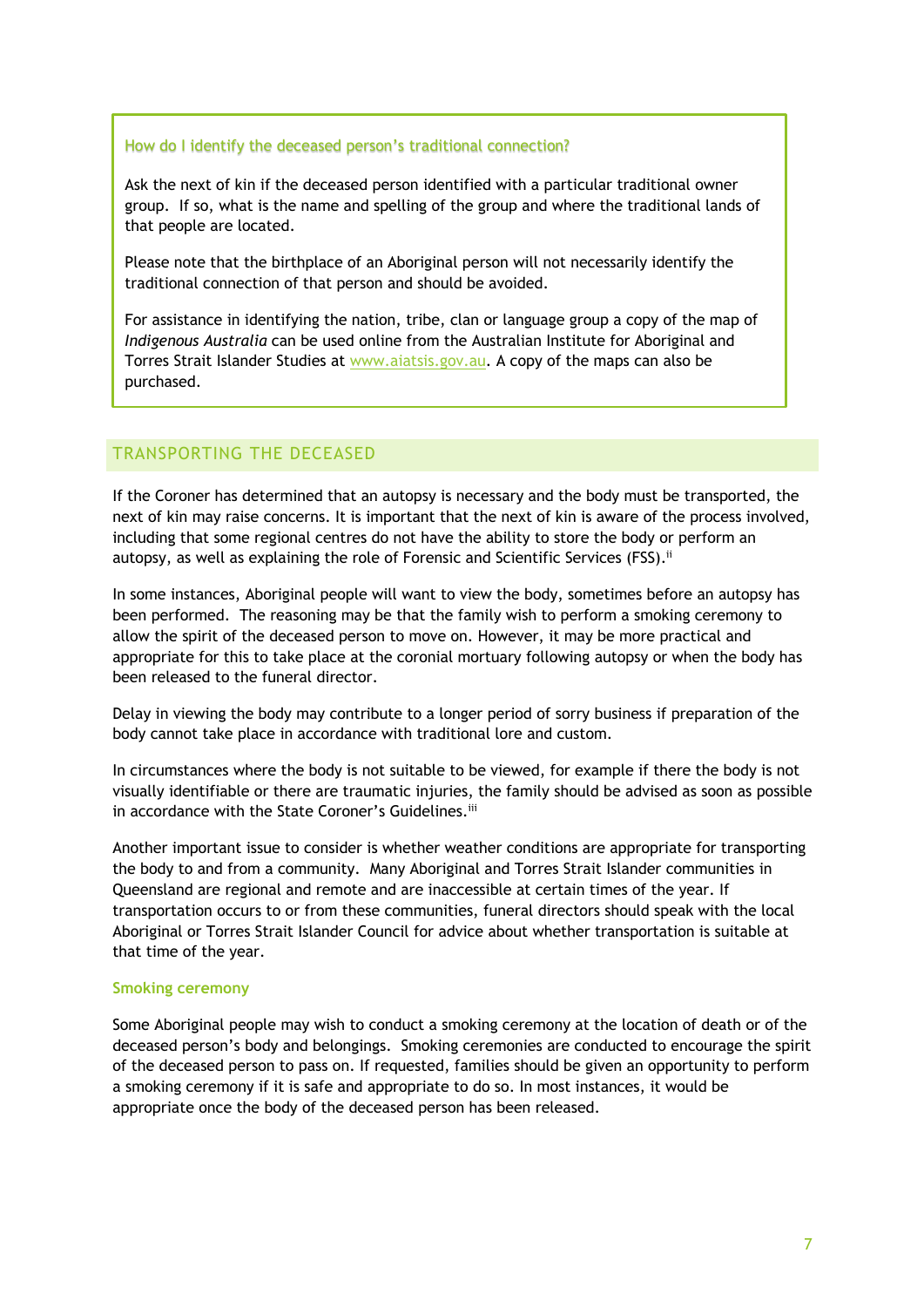## COMMUNICATION

Aboriginal and Torres Strait Islander culture is predominately oral, making verbal communication highly important. Knowledge is passed down intergenerationally by storytelling, depiction through art, songs, dance and other ceremonies.iv

Often, the experience of Aboriginal and Torres Strait Islander people is that there is a distrust of Government for past failures and injustices committed. Therefore, it is important for CCQ staff to build rapport with the next of kin and family, as it will assist to build confidence in the coronial process.

#### **Language and Literacy**

Aboriginal and Torres Strait Islander people may speak English as their second or third language. There may be some situations where an interpreter is required to communicate with the next of kin or family. Interpreters may be difficult to locate and are often not accredited through the National Accreditation Authority for Translators and Interpreters (NAATI). If an interpreter is needed, it may be necessary to seek assistance from the deceased person's family members to assist the next of kin.

Aboriginal English is also regularly spoken and certain words have a different meaning. An example includes the word *deadly* which means *awesome* or *cool* in Aboriginal English, as opposed to an interpretation in a coronial context, such as the *use of deadly force*.

It is also important to also be aware that literacy levels vary amongst Aboriginal and Torres Strait Islander people and that not all families have access to internet or phone services.

In some cases, CCQ staff may need to spend some time over the phone discussing the coronial process, particularly if the next of kin has literacy issues or is unable to mail or email their concerns for the Coroner's consideration.

Aboriginal and Torres Strait Islander people may have a transient lifestyle. It is important to recognise this factor when letters to the next of kin that go unanswered.

#### What do I do if issues with language and literacy arise?

Contact the next of kin and confirm the preferred method of contact. If there are issues with language and an interpreter is required, seek assistance from other family members. If there are no other family members, seek permission from the next of kin to call on assistance from the local Community Justice Group located closest to them.

It is important to recognise that Aboriginal people may not want to include people from outside of their family when dealing with sorry business. Therefore, it is important to seek their consent before involving another Aboriginal or Torres Strait Islander person to assist you in achieving an outcome.

**Gender issues** assistance legal services or the Aboriginal and Torres Strait Islander Legal Service for If the next of kin has literacy issues, spend time over the phone explaining the coronial process to the next of kin. Alternatively, the next of kin can be referred to a free coronial assistance.

If written correspondence is returned to sender or contact is lost, attempts should be made to re-establish contact with the next of kin to confirm current contact details.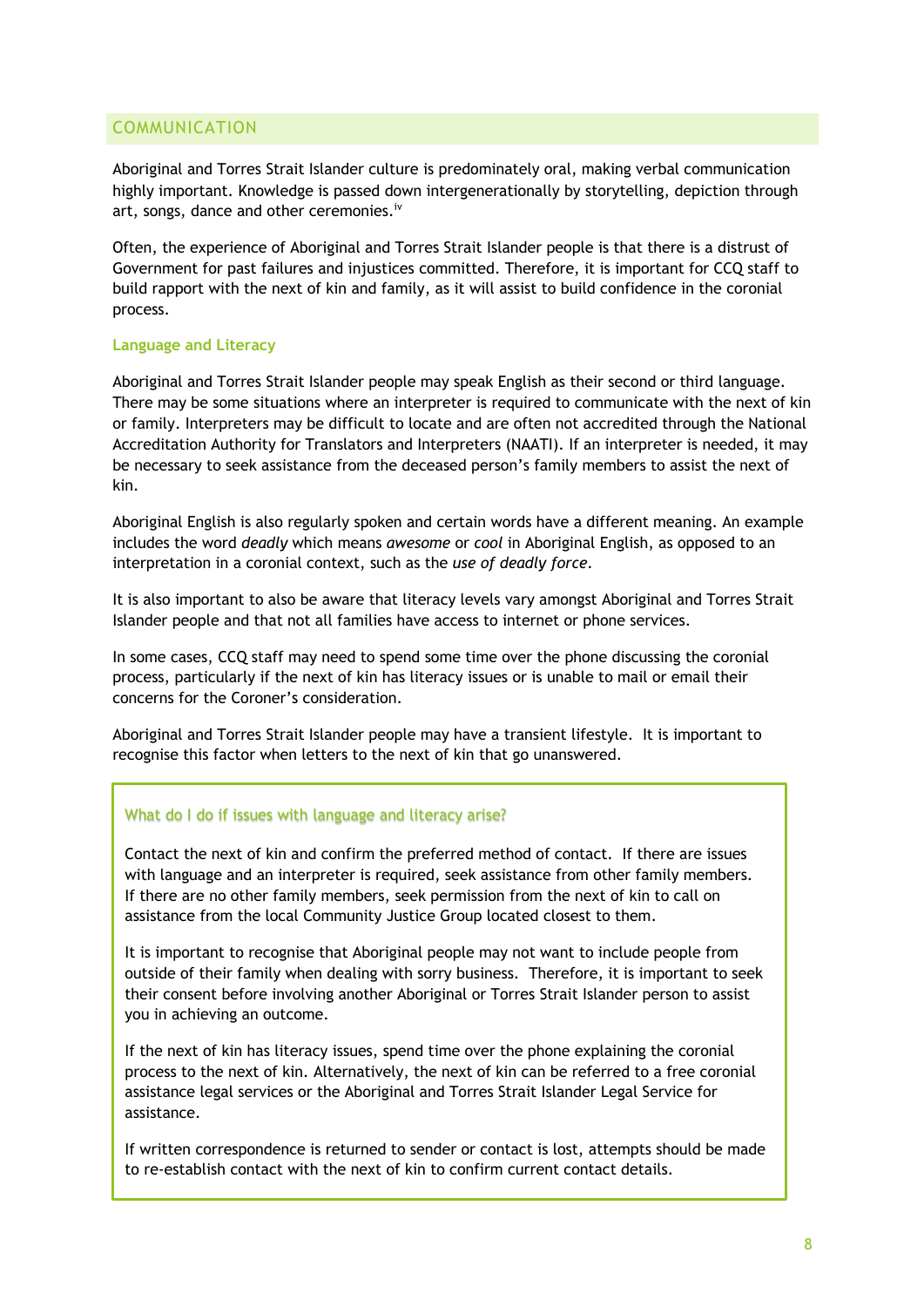#### **Gender Issues**

It is important to recognise that Aboriginal culture and ceremonies includes a separation of men's and women's business which is considered secret and sacred. This will be particularly important in the context that the death is sexual in nature, including health care related deaths.

#### What should I do if an issue arises where there is men's and women's business?

Ask the next of kin if they would prefer to speak with someone from their own gender. If the next of kin feels comfortable, ask them to explain what the particular issue is. The next of kin may also want reassurance about confidentiality of the investigation and/or findings.

If the Coroner is of the opposite gender and there is an issue raised about men's or women's business, it will be important to inform the next of kin of the gender of the Coroner and that the Coroner will be made aware of the particular concerns raised.

#### **LGBTI Community**

There are many among the Aboriginal and Torres Strait Islander community who identify as Lesbian, Gay, Bisexual, Trans and Intersex. The Trans community in the Aboriginal and Torres Strait Islander community is also described as Sistergirls and Brotherboys.

It can often be difficult for the Aboriginal and Torres Strait Islander LGBTI community, due to cultural responsibilities and religious beliefs. Culture has specific gender roles divided between women and men's business and can be rigid in the acceptance and inclusion of LGBTI members within the community. This can be particularly so in respect of initiation processes or transmission of knowledge from Elders in their community.

Some members of the LGBTI community can feel isolated in addition to the other social pressures such as homophobia, racism, sexism and discrimination. There is also a lack of recognition and support services available to the Aboriginal and Torres Strait Islander LGBTI community, however this is improving through community-based organisations such as '2 Spirits'.

2 Spirits provides, amongst other things, one-on-one cultural support, community forums, yarning circles and community outreach.

It may be relevant to consider whether the next of kin is fully accepting of a deceased person's identity within the LGBTI community. This may pose an issue if the deceased person's spouse wishes to participate in the coronial process and there is conflict with other members of the deceased person's family.

## **DEATH IN TORRES STRAIT ISLANDER COMMUNITIES**

Torres Strait Islanders have a distinct culture and customs from Aboriginal people and have unique mourning and funeral practices. Torres Strait Islander culture also embraces Christianity through the Coming of the Light. Christian beliefs have been integrated into cultural practices and are observed with equal importance.

Similar to Aboriginal people, business in a community will not take place during the period of sorry business. Reference to the deceased person should also be avoided. However, if in doubt seek clarification from the next of kin or Marigeth/s.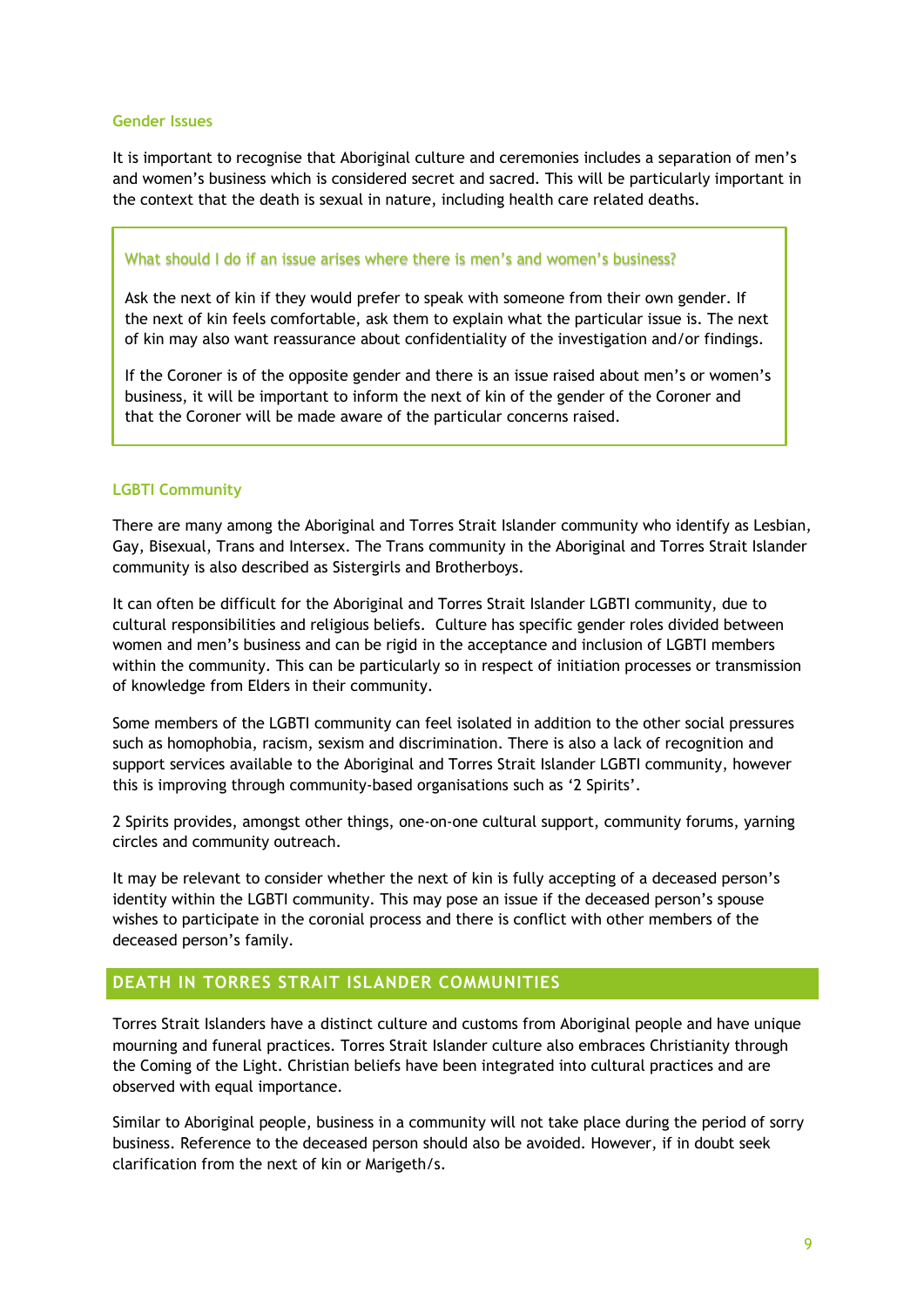Issues in Aboriginal communities relating to communication and transportation of the deceased person's body may arise in Torres Strait Islander communities. Communication will assist CCQ staff to navigate issues that may arise. If there are language difficulties, ask the next of kin if there are translators who may be able to assist.

#### MARIGETHS

When a Torres Strait Islander person dies, it is the responsibility of the deceased person's in-laws of both genders to make arrangements to assist the deceased person to pass on into the spirit world. This person is known as a Marigeth (*spirit hand*). The responsibility of a Marigeth includes communicating with family, handling of the body at the mortuary, preparation and dressing of the body and burial.

The Marigeth is responsible for informing families of the 'sad news' of the person's passing and to provide support and meals for those who visit the deceased person's family. This is particularly relevant to the role of next of kin and communication with CCQ staff.

#### **Koey Marb**

Koey Marb describes the journey of the deceased person into the spirit world and translates to 'the long walk home'.

It is the role of the Marigeth to prepare the body for burial as they are the *spirit hand* who guides the deceased person on their long walk home. A Marigeth of the same gender is also responsible for dressing the body in preparation for burial.

On the Island of Mabuiag, dancing ceremonies are performed, and a feast is arranged in the weeks following death to assist the spirit to travel on. $9$ 

#### Why is the role of a Marigeth important?

The Marigeth may not be the spouse, parent, child, sibling or grandparent of the deceased person who is ordinarily nominated as next of kin. The role of the Marigeth should not be disregarded as having authority to engage with CCQ. By not including the Marigeth, it may cause disharmony for the family and protocols to assist the deceased person to travel into the spirit world may not be completed, causing further distress to the family.

The role of the Marigeth is extremely important in relation to the need to view the body. If the body is not suitable for viewing, this will become an issue for the Marigeth, as a Marigeth of the same gender as the decease is responsible for preparing the body for burial, including dressing the body.

If viewing of the body is not appropriate, the next of kin and family should be informed with the assistance of Coronial Counsellors. Strong reactions are likely to follow from the decision, with possible anger from the Marigeth/s as it is likely they will feel that they haven't performed their cultural responsibility to the deceased person.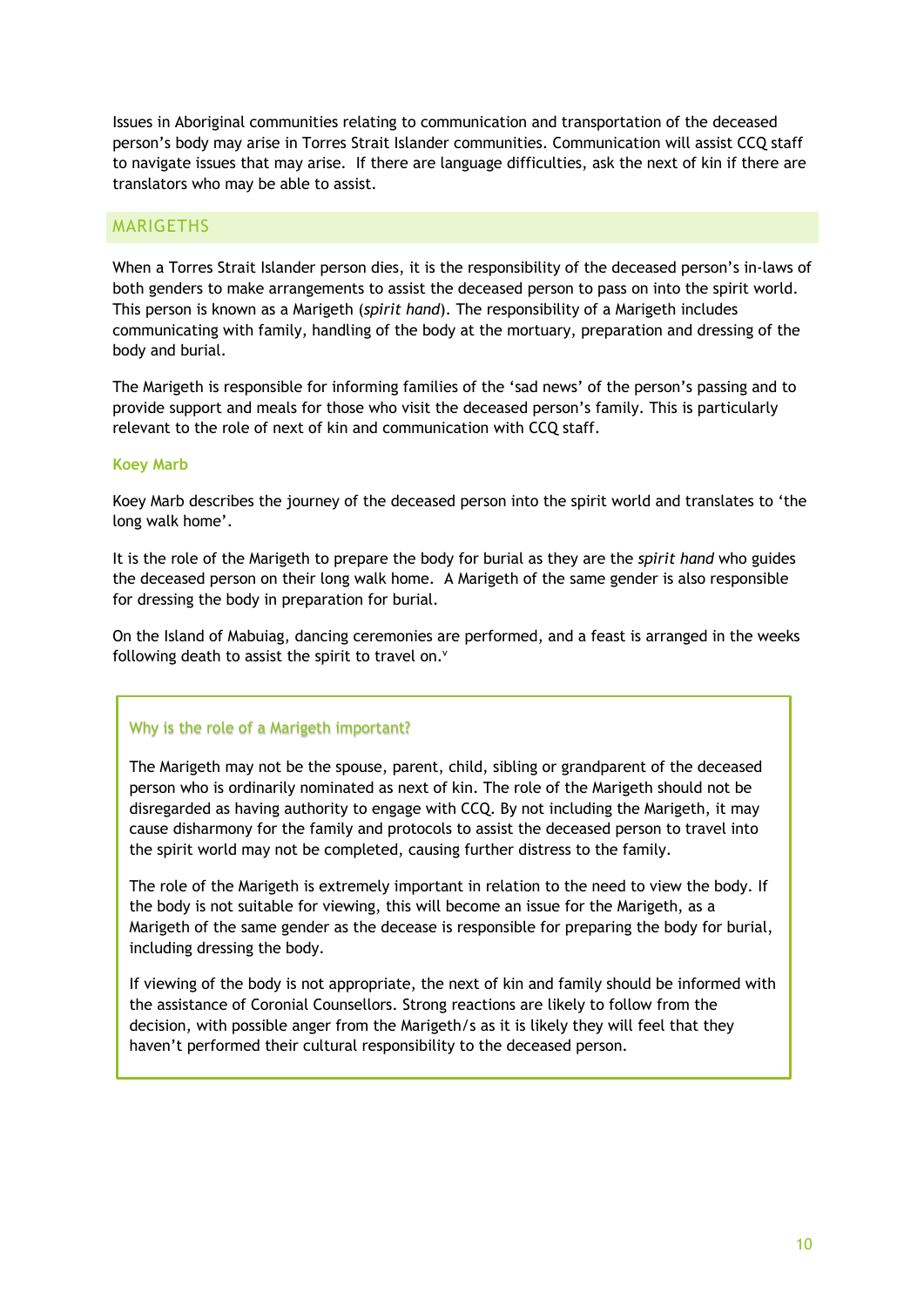## KULAW GUDPUDAY

Another protocol that is observed by Torres Strait Islanders is Kulaw Gudpuday (tombstone unveiling). This can occur anywhere between 12 months to five years after burial of the deceased person and represents the conclusion of the mourning period.

The Marigeth is responsible for covering the cost of the tombstone and engraving which is presented to the deceased person's family. The tombstone is also covered in colourful fabric and money envelopes.<sup>vi</sup>

#### When will a tombstone unveiling be relevant to the role of CCQ?

It is important to recognise the date when the proposed kulaw gudpuday will take place. Kulaw gudpuday may be delayed in circumstances where the next of kin or the family are waiting for an autopsy report to be provided, the conclusion of the investigation, inquest or findings.

It is also important not to hold an inquest or deliver findings on the date or anniversary of the kulaw gudpuday.

CCQ staff should ask the Marigeth when kulaw gudpuday is planned or has taken place.

## **NEXT OF KIN**

Aboriginal and Torres Strait Islander families have diverse and complex relationships. It may be difficult to navigate who the appropriate person is to liaise with depending on how cultural protocols are observed. Some family members may have greater cultural responsibility than the immediate family members which can include the responsibility of liaising with CCQ.

## WHO IS THE NEXT OF KIN AND WHO HAS AUTHORITY?

As outlined above, Torres Strait Islander communities rely on the Marigeths to organise the transportation, preparation and burial of the deceased person. The Marigeths are the in-laws of the deceased person, meaning there may be multiple people who have cultural responsibility to liaise with the CCQ.

Whilst a Marigeth has primary responsibility, it should not prevent other immediate family members from contacting the CCQ for accessing information during the coronial process. Alternatively, if it is clear that there is only one senior next of kin and CCQ staff are inundated with communication from a variety of family members, it may be appropriate for the family to be informed to obtain information from the senior next of kin.

#### Appointing multiple senior next of kin

Where CCQ has been informed that there are Marigeths appointed to represent the family, the Marigeths should be appointed as the next of kin.

It may be appropriate for the Coroner to allocate one or two people who have status as the senior next of kin. There may be particular issues relating to gender that may be uncomfortable to discuss with members of the opposite gender. This can occur for either Aboriginal or Torres Strait Islander families. In such cases it may be necessary to have a senior next of kin for each gender.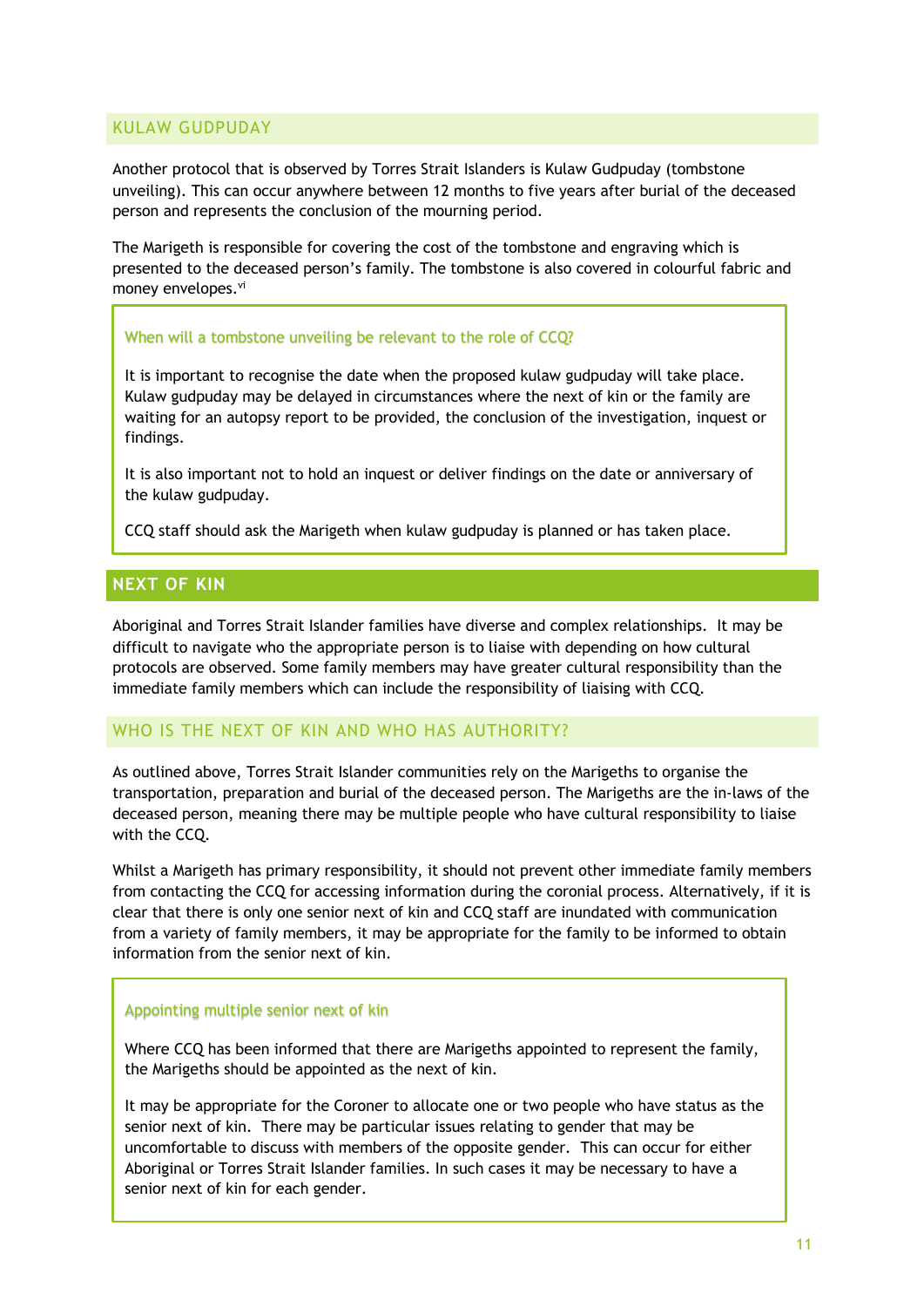#### What should I do if someone raises the issue of Men's or Women's Business?

Whilst gender issues may not be openly raised by the next of kin with CCQ staff, comments referring to 'men's business' or women's business' are strong indicators of gender issues. As a result, only men or women can speak about those issues with their respective gender. This includes discussing the issue with any CCQ staff from the opposite gender.

The staff member should ask whether there is men's business or women's business that the Coroner should be mindful of and whether the person would prefer to speak to someone of their own gender.

#### **Nominated spokesperson**

Under Aboriginal traditional lore, an Elder or a family member may be nominated by the next of kin to speak on their behalf by way of a cultural responsibility. In circumstances where the next of kin nominates a spokesperson, that person has authority to communicate with CCQ on behalf of the family. However, if the nomination is withdrawn at any point by the next of kin, the nominated person should be advised that they are no longer the appropriate person to speak on behalf of the next of kin, as it has been withdrawn.

There may be instances where there is conflict between families, however CCQ should refer the issue back to the family to resolve. It may also mean that a Coroner has to consider whether multiple persons as the next of kin. If conflict cannot be resolved, families should be referred to free coronial assistance legal service or the Aboriginal and Torres Strait Islander Legal Service. It is not appropriate to involve community Elders or Community Justice Groups unless the family has requested this.

#### **Kupai Omasker**

As part of Torres Strait Islander culture, the practice of traditional adoptions ('Kupai Omasker') continues today. Kupai Omasker is not legally recognised, however the Queensland Government has committed to recognising the practice.<sup>vii</sup>

#### What issues arise where there has been kupai omasker?

The most common issue for children that have been adopted through Kupai Omasker is that records held by Births, Deaths and Marriages (BDM) do not record the child on documents relating to the adoptive parent such as birth and death certificates. At times it can be the first time the adopted person becomes aware of Kupai Omasker. The result can mean that they cannot establish requisite standing as next of kin, despite Ailan Kastom and connection to their parent, siblings, nieces or nephews.

Alternatively, where a child's birth parent has died, other siblings that remained with the birth parent may have objections to including the other sibling because of Kupai Omasker. This is because they were not raised up with their birth parent and are not recognised as their sibling.

These issues may be resolved when Parliament enacts legislation formally recognising the practice which is likely to include legal recognition on records maintained by BDM.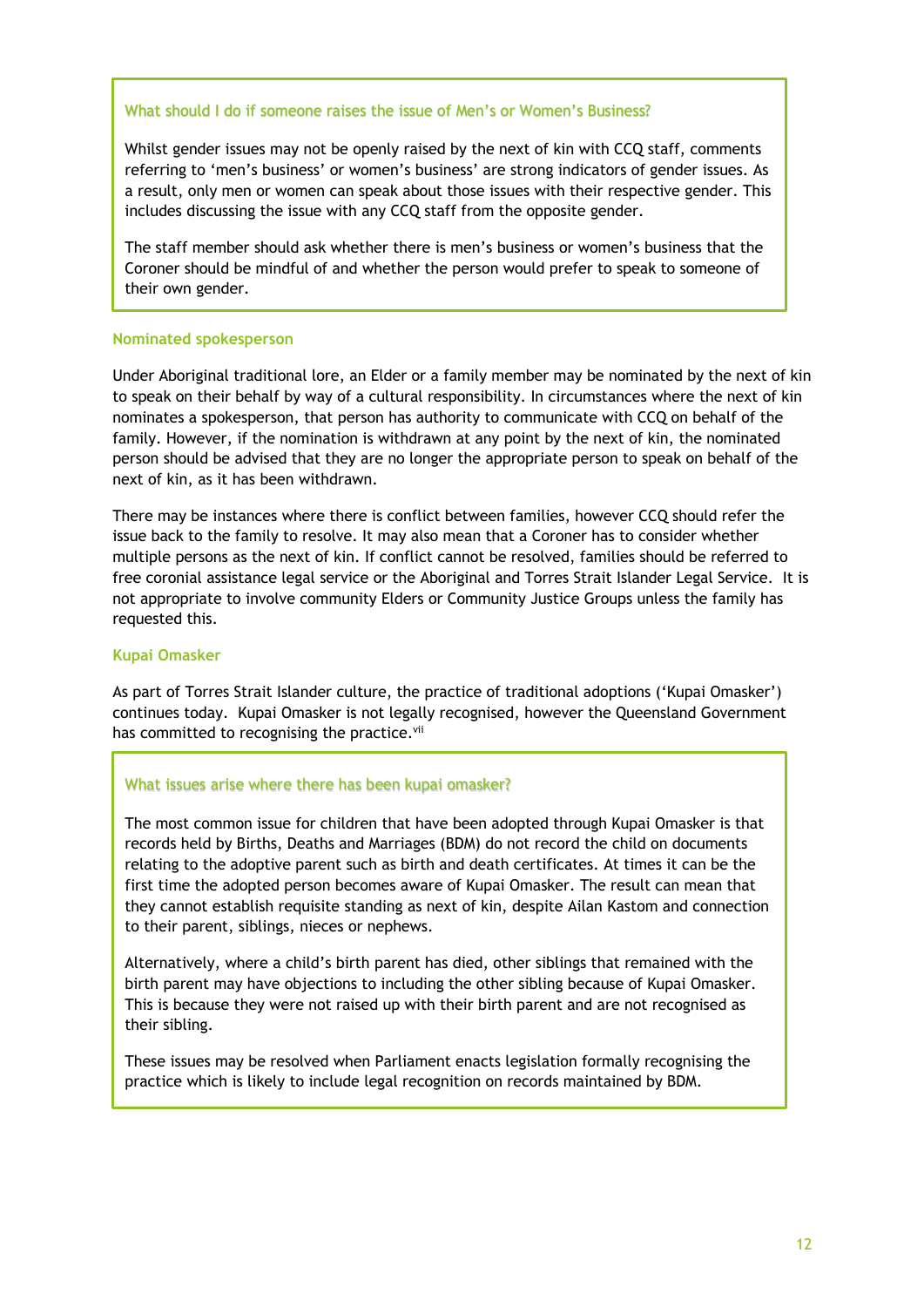## CONFLICT BETWEEN FAMILY MEMBERS WITH COMPETING INTERESTS

As with any family, some Aboriginal and Torres Strait Islander families can be dysfunctional and there may be long standing or recent issues that are exacerbated by the death of their loved one.

Issues may arise at various times and include whether or not an autopsy should be performed. It may also relate to who the body of the deceased person can be released to for funeral arrangements. Other issues that impact on this include where the deceased person should be buried or whether they should be cremated.

Some families may be able to resolve these issues. However, there may be a need to inform families that they will need to make an application to establish priority of standing in the Supreme Court of Queensland. In most cases, families will not have the financial means to bring an action in the Supreme Court of Queensland let alone the cost of funeral and burial or cremation.

If conflict cannot be resolved, families should be referred to free coronial assistance legal service or the Aboriginal and Torres Strait Islander Legal Service. It is not appropriate to involve community Elders or Community Justice Groups unless the family has requested this.

A Coroner may also choose to invite submissions, about release of the body, from each claimant and provide reasons in accordance with Chapter 6 of the State Coroner's Guidelines. If the Coroner decides it is necessary, the Coroner may seek submissions be made in person before the Coroner. By doing this, it may facilitate a discussion between family members or prompt families to seek legal or community assistance.

Consideration should also be given to the deceased person's cultural connection to country and any funeral preparations that should be observed as previously outlined above.

In circumstances where a decision has been made to cremate the deceased person, issues may arise if a suggestion is made to distribution the ashes among disputing family members. Most Aboriginal people believed that splitting the ashes will split the spirit of the deceased person.

## NEXT OF KIN CONCERNS

Next of kin concerns may assist an investigation and provide the family with an opportunity to provide a glimpse of the deceased person's life. However, it may not be possible for Aboriginal and Torres Strait Islander people to provide written concerns due to access to internet and/or literacy issues. In cases where written concerns cannot be provided, it may be appropriate for the next of kin to outline their concerns over the phone to a CCQ staff member.

If operational issues restrict a CCQ staff member from taking concerns of the next of kin over the phone, the next of kin should be referred to a service provider who may be able to assist. Consideration should be given to whether there are any service providers available to the next of kin's and they have the means of accessing those services. Limitations may include disabilities of the next of kin or if issues of confidentiality have been raised by the family.

Issues of confidentiality may arise in small communities where staff at the service provider may be closely linked or are part of same the community as the deceased person or their next of kin. There may be details of the deceased person's death or family dynamics which should not be disclosed to other members of the community. If this is the case, CCQ should takes steps to assist the next of kin to outline their concerns over the phone.

E.g. The death of the deceased person is believed to have been caused by her de facto spouse in circumstances where there was domestic violence. The de facto partner's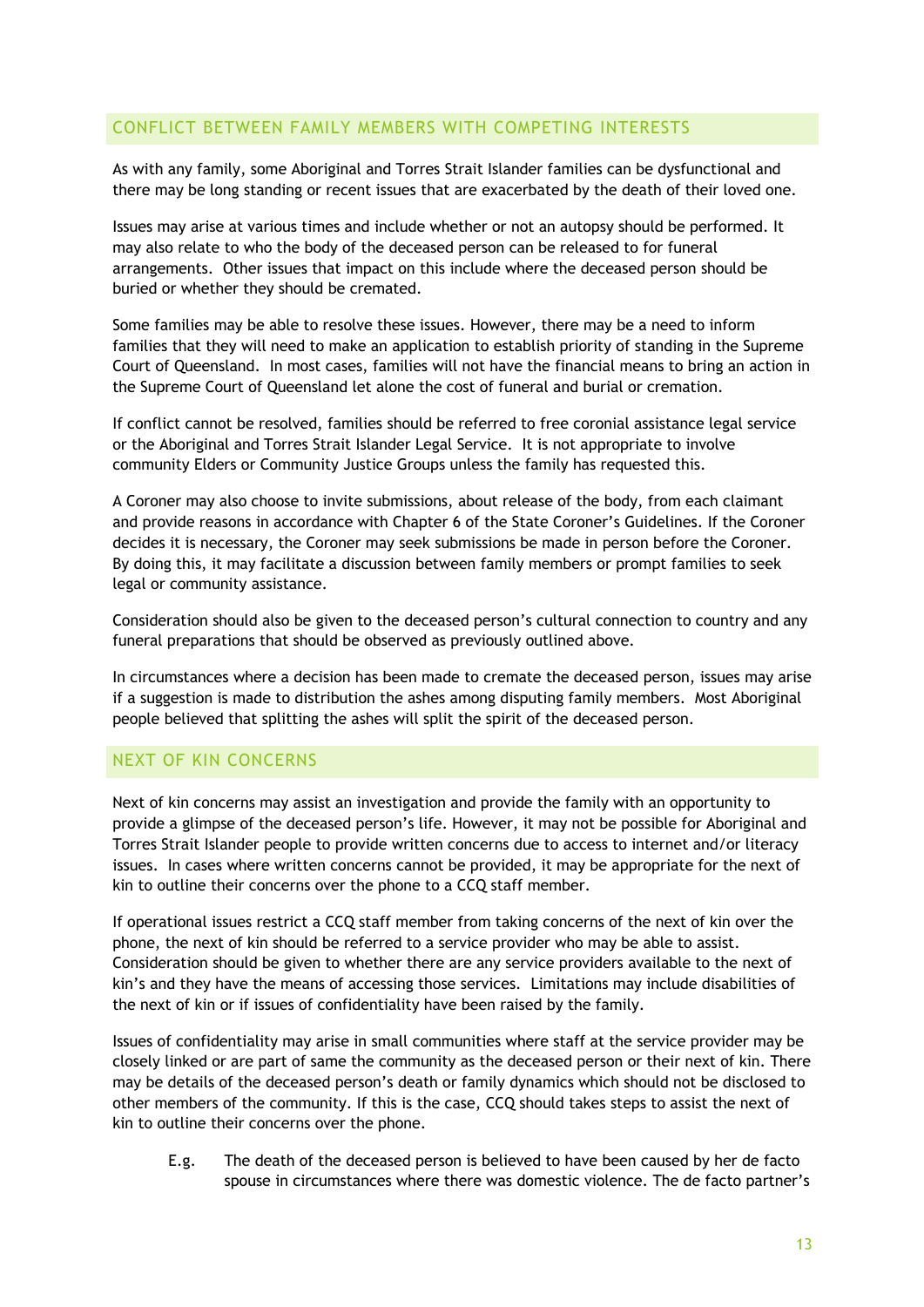mother is the Director of the local Aboriginal Medical Service which is the only other service provider in the remote community, besides the Police. The next of kin, the deceased person's father, has a disability and regularly attends the medical service. The next of kin is angry with Police and unwilling to speak to them about his concerns, because he has raised allegations that they failed to follow up a complaint he made about his daughter's relationship. There is no ability for the next of kin to receive assistance from the other service providers.

#### BURIAL ASSISTANCE

Some Aboriginal and Torres Strait Islander communities do not have financial capacity to pay for burial. Where possible, Aboriginal and Torres Strait Islander people should be informed of the Burial Assistance scheme, including the eligibility requirements and the conditions of the assistance provided. Other issues that are important to discuss relate to the extent of assistance and the limitations regarding tombstones, flowers and whether a smoking ceremony could be performed. Again, CCQ staff should be mindful of the person's ability to access information about burial assistance depending on their literacy levels or access to internet and should be assisted accordingly.

Where an application for burial assistance has been approved, it is important to explain what is and isn't included.

Issues around transporting the body may be relevant for families to understand, particularly where the deceased person is being returned to a remote community and whether burial assistance provides for transportation. Other issues, such as whether transportation of the body has to be delayed due to poor weather (i.e. during wet season), may also arise.

## **AUTOPSY EXAMINATION**

Aboriginal and Torres Strait Islander people may object to an autopsy being performed, or request that a less intrusive examination be performed. For some communities an internal autopsy will cause significant trauma to the family and is believed that it will not allow the spirit of the deceased person to pass on, particularly if retention is necessary.

However, there may be a next of kin who demands an autopsy be performed. This may be in the context of distrust of Police due to longstanding historical tension with Aboriginal and Torres Strait Islander people.

There are some also Aboriginal societies that have practised autopsies under traditional lore. This may have involved an Elder who holds authority to determine whether a person had been spiritually harmed (e.g. payback). This may involve examining the body to identify whether there are items that are not meant to be there, such as a feather, stone or bone. An examination may also involve taking a sample of blood or hair of the deceased person. Viii

If the family of the deceased person has made a request for a sample of the hair, it may be appropriate to release the sample. If it is not appropriate or practical during the coronial investigation process, it may be appropriate to inform the family that this can be done upon release of the body to the funeral director following autopsy.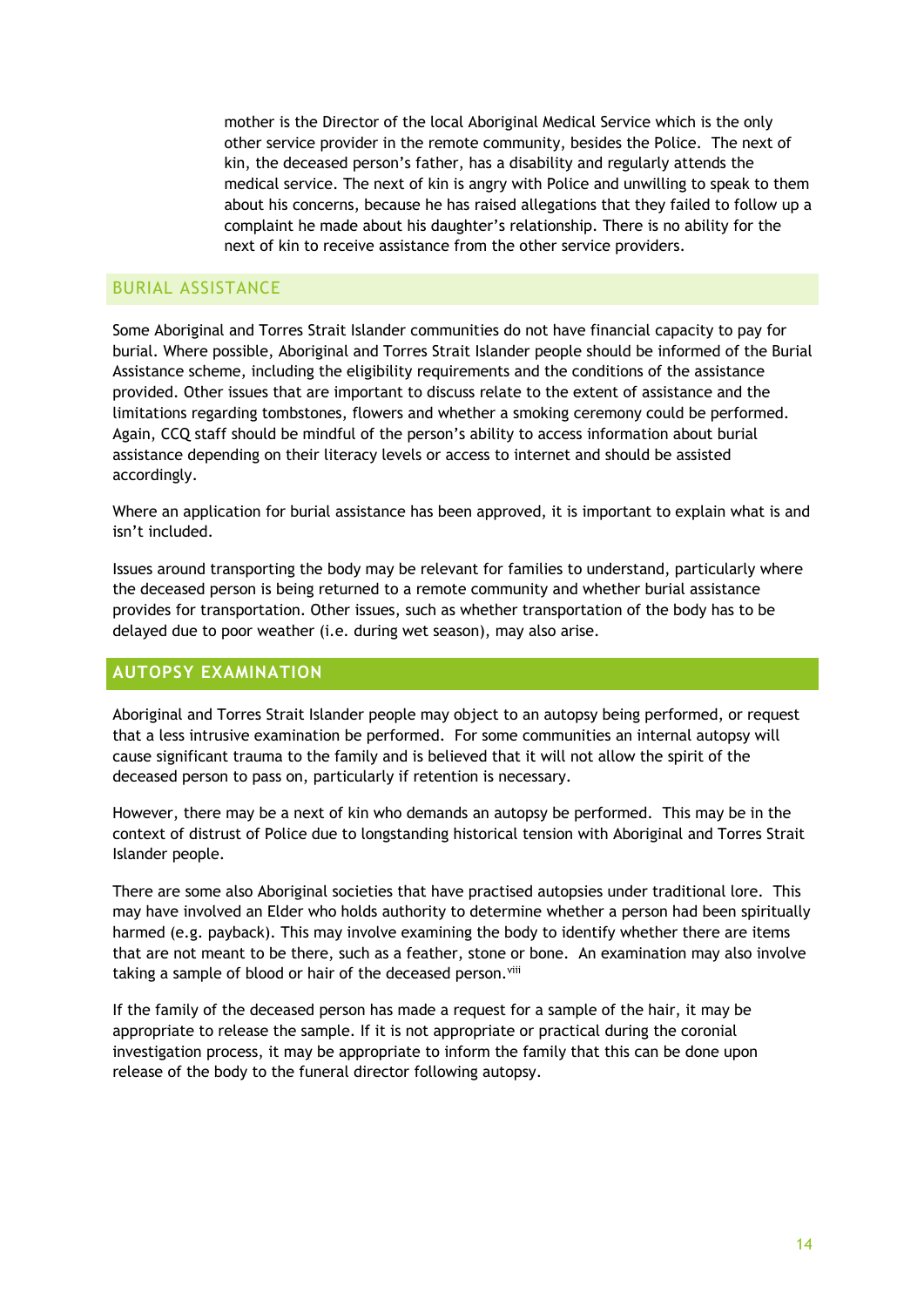## INTERNAL EXAMINATION

The process of internal examination may be confronting for any next of kin. The concerns of Aboriginal and Torres Strait Islander people may be intensified in this situation because of cultural beliefs.

Some Aboriginal societies believe the deceased person should not be interfered with in any way or have any parts of the body removed, even temporarily.

Alternatively, families may feel strongly that an autopsy should be performed. This is more likely to occur in circumstances where there is a sudden death or where there is tension between the family and Police.

Where a deceased person has been examined and there is a need for retention, the family may raise issues about the deceased person's spirit not being able to properly move on. Further, the family may say that the deceased person's spirit is split between this world and the spirit world, if an internal examination or retention takes place.

If a Coroner or the Pathologist believes it is necessary to perform an internal examination where there is an objection by the next of kin, they should be referred to the Coronial Counsellors to assist in navigating whether the next of kin has strong views about identifying the cause of death and whether the internal autopsy will assist.

In circumstances were an internal examination has been ordered, and the Pathologist requires partial retention of the body; the issue of retention should be explained by the Coronial Counsellors to the next of kin and possibly the wider family group to ensure proper understanding and the correlation with determining cause of death. The next of kin should also be informed of the consequences of not performing further investigations for which retention becomes necessary.

It may be appropriate to refer the next of kin and/or family to obtain legal advice in relation to the need for retention under section 24 of the Act.

## RELEASE OF THE BODY

Aboriginal and Torres Strait Islander people have complex family relationships that extend beyond the stereotypical immediate relationship structures such as mother, father, husband, wife, brother, sister, child/ren and grandparents.

There is also potential for multiple members of the immediate family to request release of the body depending on how closely connected the deceased person was to that family member. It is important to recognise the importance of 'raising up' someone where a parent or guardian has not had an active role in the deceased person's formative years. In circumstances where a child has been raised up by another family member, it is highly likely that family member will seek equal or higher recognition than the parent.

If possible, information should be sought from the family about the kinship relationship of the deceased person growing up and as an adult, as the case may be. Further discussion is outlined below under the heading next of kin.

## DECEASED PERSON'S BELONGINGS

Aboriginal and Torres Strait Islander people may request that all belongings of the deceased person be returned, including clothing and jewellery. This may be in the context of wanting to cleanse the spirit.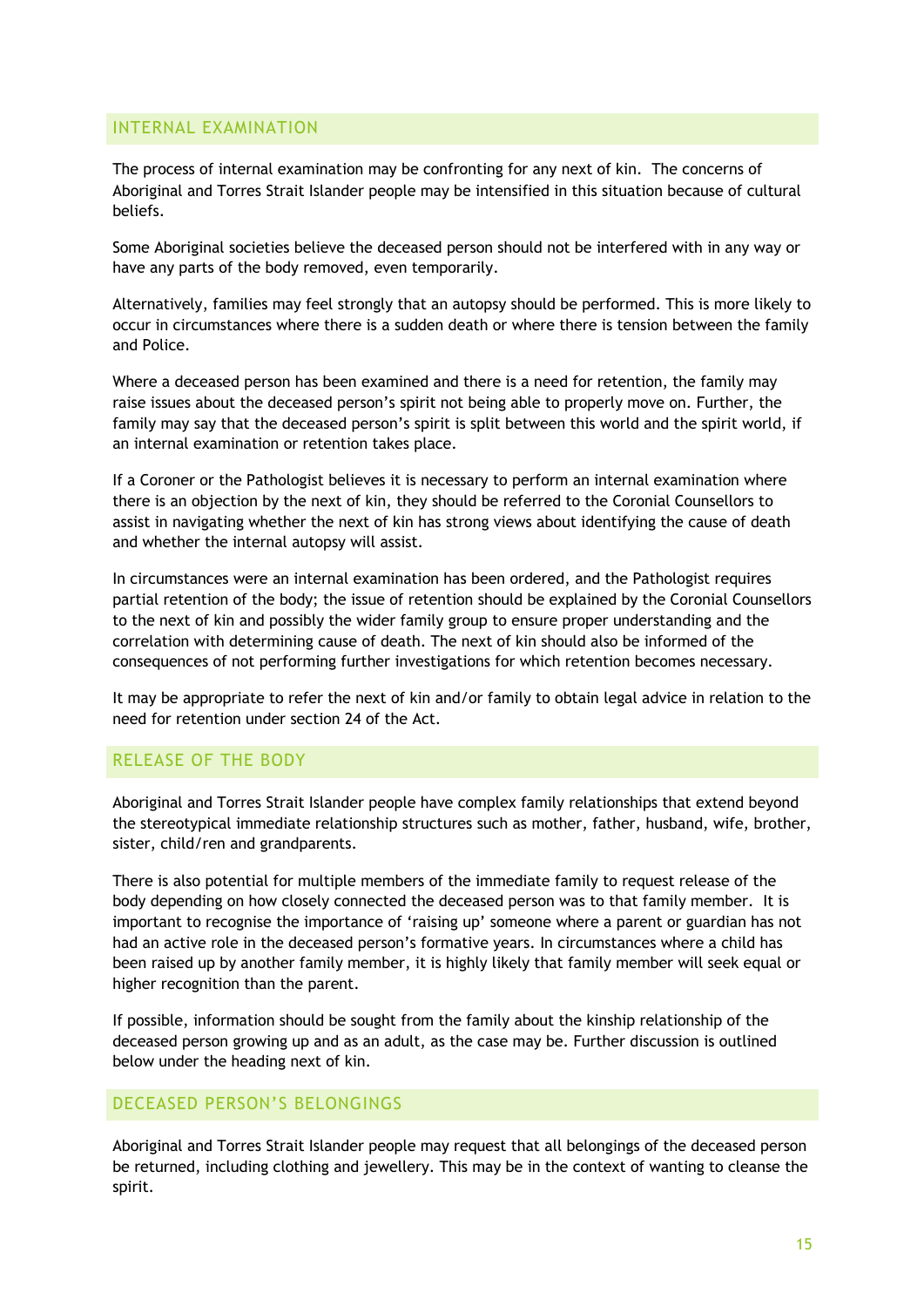In circumstances where clothing cannot be returned for safety reasons, it is important that this is explained to the family as soon as possible. It may be necessary to explain that these items may be destroyed, particularly if it poses a risk of contagion.

Where belongings have been lost or destroyed unintentionally, next of kin should be notified as soon as possible explaining what has happened and any measures taken to ensure it does not occur again.

## AUTOPSY REPORT

An autopsy report can cause distress to a family from any ethnic background. However, there are particular issues that may cause distress to Aboriginal and Torres Strait Islander people.

Delays in releasing the autopsy report can cause issues for family, as it may be viewed that the deceased person cannot pass on into the spirit world until the report is released. This may arise in the context of the deceased person's name being used or that the family have concerns about the cause of death.

It is also important that the autopsy report is not released on the anniversary of the death or of the tombstone unveiling. Delays in releasing the autopsy report may also cause delay of the tombstone unveiling.

## **INVESTIGATING DEATHS**

Where the Coroner believes that the death should be investigated, issues may arise in relation to access to justice and understanding the process and issues that arise where Police investigate a death on behalf of the Coroner.

As part of an investigation into the death of an Aboriginal or Torres Strait Islander person, research or expert evidence should be obtained to assist the Coroner to understand the cultural and social issues that may be relevant to the deceased person.

## ACCESS TO JUSTICE

One of the major issues that arise for Aboriginal and Torres Strait Islander people and the legal system in Australia is the availability of access to justice. Whilst there is information about the coronial process on the Courts website, some families may not have access to the internet. Further, that whilst families may have access to phones, they may not have finances to call CCQ.

Aboriginal and Torres Strait Islander families should be encouraged to access free coronial assistance legal service through the following service providers:

- § Caxton Legal Centre; and
- **•** Townsville Community Legal Service.

Alternatively, families should be referred to other independent legal services, including the Aboriginal and Torres Strait Islander Legal Service.

## UNDERSTANDING THE PROCESS

When families do not have the financial capacity to engage legal representation during the coronial process or at inquest, it is important to ensure that families understand the coronial process. Understanding the coronial process may include understanding the delays involved, the decision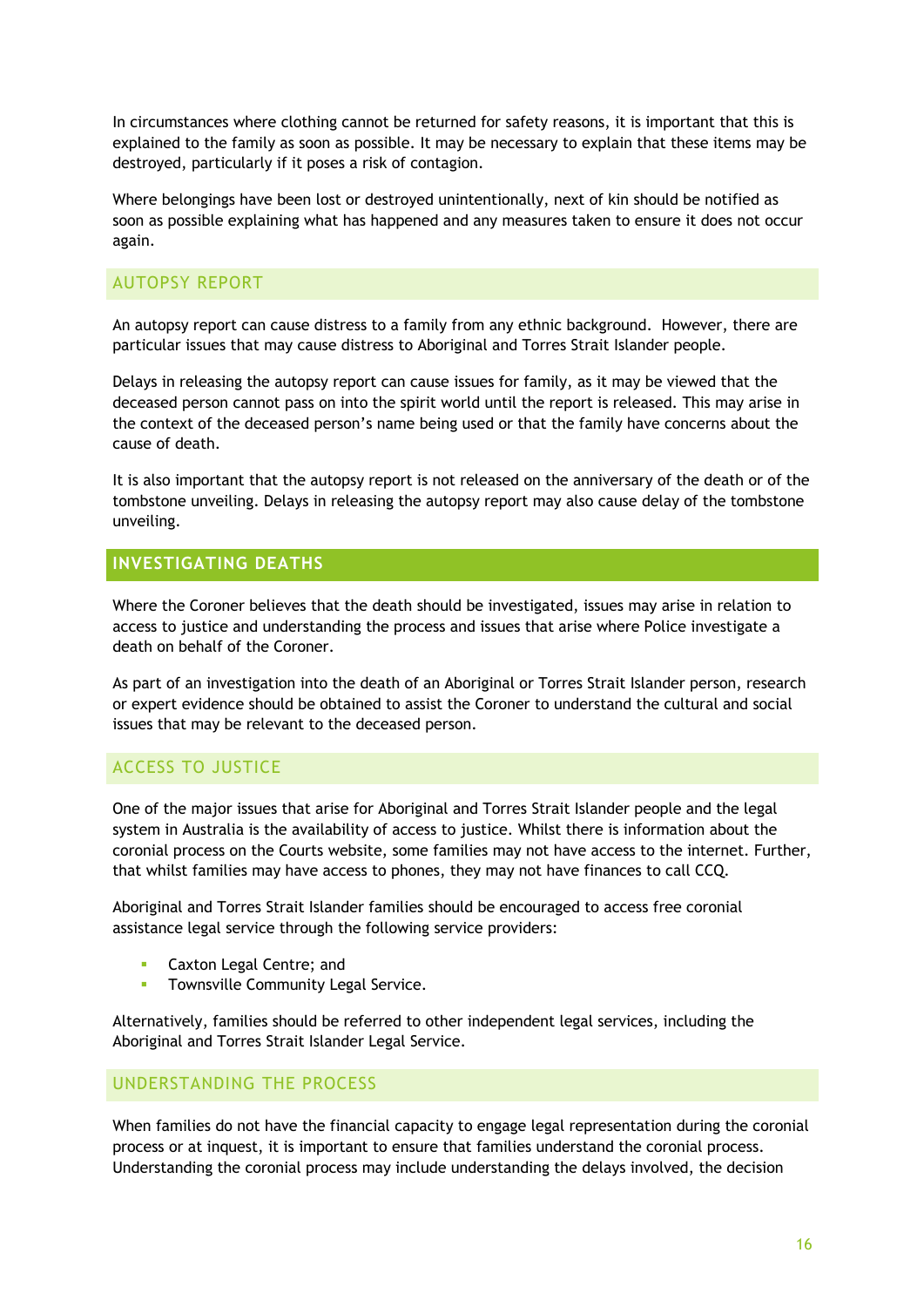and timeframes around requests for inquest, as well as what happens when a decision to hold an inquest has been made.

### RELATIONSHIP WITH POLICE

From time to time the Queensland Police Service provides assistance to the Coroner as part of the coronial investigation. Police officers may be required to gather statements and evidence from witnesses in order to assist the Coroner during the coronial investigation.

The relationship between Police and the Aboriginal and Torres Strait Islander community is at times strained due to historical and recent interactions. This strained relationship may be exacerbated if the death is a death in custody or a family believes that there is police involvement or a lack thereof.

If there are circumstances where there is a strained relationship with Police, it may be appropriate to prompt the family to:

- outline their concerns in writing or over the phone;
- **access free coronial assistance legal service; or**
- **•** seek other independent legal advice.

It is important to recognise that Aboriginal and Torres Strait Islander Police Liaison Officers (PLO) are there to assist Police in performing their duties and can often be associated with representing Police, rather than representing their community. If a PLO is being engaged to assist the coronial investigation process, it will be important to ascertain the family's views about that engagement, as there may be circumstances of kinship or community relationships or issues around confidentiality in the community.

## **INQUESTS ISSUES**

In circumstances where a Coroner decides to hold an inquest, it is important that the next of kin and families are aware that they can seek leave to appear at inquest.

Families should be encouraged to access free coronial assistance legal services to provide advice and assistance at the Pre-Inquest Conference and Inquest.

When an inquest has been listed and there has been no communication with the next of kin following written correspondence being sent, it may be useful to phone the next of kin.

Issues that may be relevant for the Coroner and Counsel Assisting to consider during the inquest should include:

- **■** using the name of the deceased person;
- using voice recordings or images of the deceased persons;
- § giving the family an opportunity to give evidence at the start of the inquest either on oath or informally;
- whether there are aspects of the inquest that may relate to men's business or women's business;
- whether the scope of the inquest should be expanded to consider the issue of specific cultural or social issues such as institutional racism.<sup>ix</sup>

If a brief of evidence is being provided to the family in preparation for the inquest, and contains voice recording and images, the family should be notified of this before receiving the brief of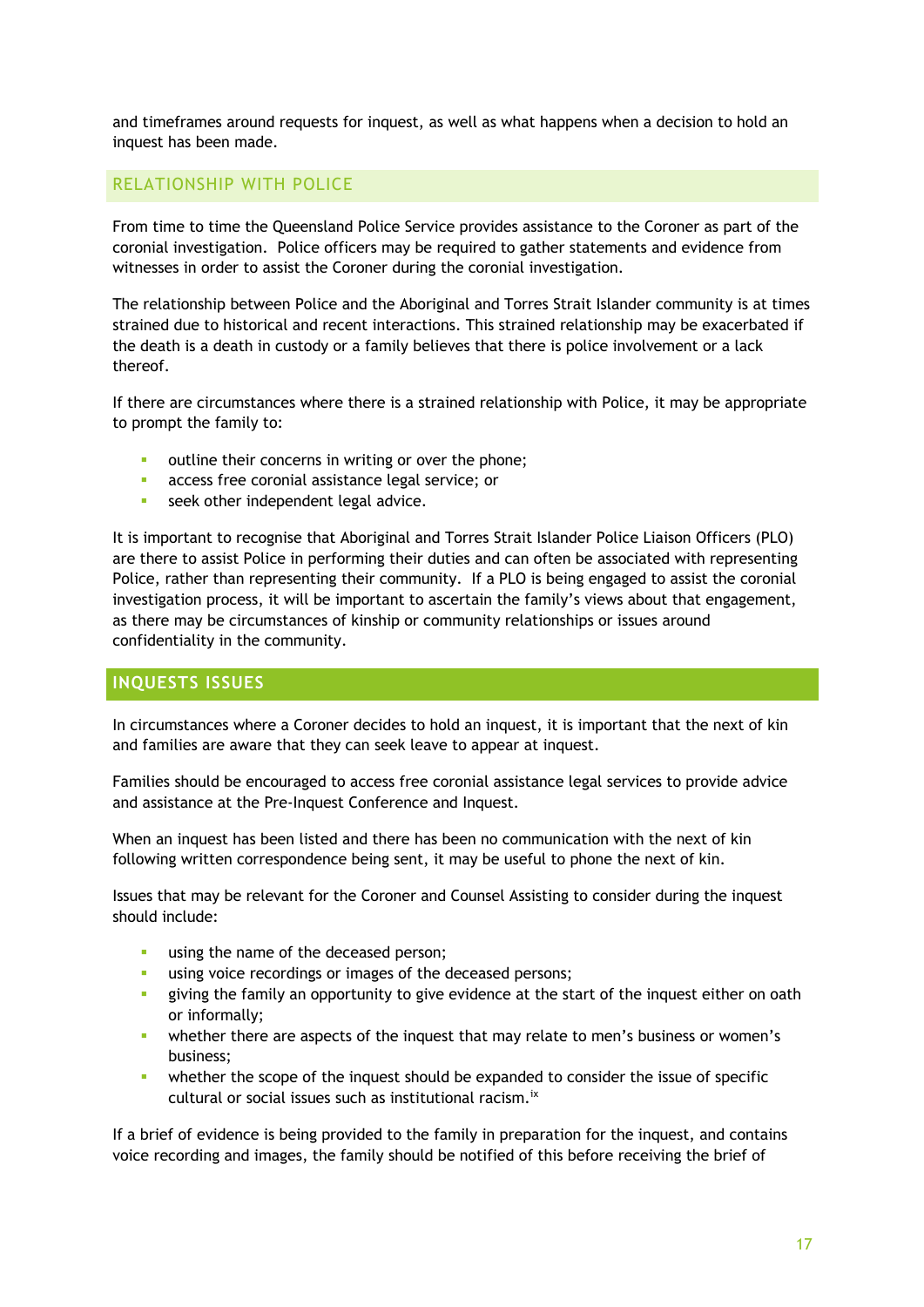evidence. Again, literacy and language issues may make it difficult for families to read the brief of evidence, increasing the need to refer families to obtain legal advice.

In circumstances where an Aboriginal and Torres Strait Islander families are unable to engage legal representation, families should be informed that they can still seek leave to appear at the Pre-Inquest Conference and/or Inquest.

If a death occurs in a remote community, consideration should be given to whether it is appropriate and possible to hold an inquest on country or whether it is more appropriate to hold the inquest in a neutral location. Consideration should be given to the number of family members who may wish to attend the inquest and their ability to attend the inquest if it is held elsewhere.

#### **FINDINGS**

When preparing findings, consideration should again be given to the use of the deceased person's name. The appropriate naming convention should be used throughout the finding.

Information relating to the deceased person's identity as an Aboriginal or Torres Strait Islander person should also be noted and include whether the deceased person identified with a specific nation, tribe, clan or language group.

Another relevant issue is whether it is necessary and appropriate to publish findings, particularly in circumstances where men's or women's business is a relevant issue for findings. Guidance from the family should be sought prior to publishing.

## **LEADING CAUSES OF DEATH IN ABORIGINAL AND TORRES STRAIT ISLANDER PEOPLE**

In the 2017 census, the Australian Bureau of Statistics (ABS) recorded the leading causes of death in Aboriginal and Torres Strait Islander people residing in New South Wales, Queensland, South Australia, Western Australia and the Northern Territory. The data is a key input into the Closing the Gap strategy led by the Council of Australian Governments (COAG). The annual Closing the Gap report sets targets across key social and justice priorities, namely:

- **•** families, children and youth;
- **•** health:
- education:
- **•** economic development;
- housing;
- **•** justice, including youth justice; and
- **E** land and water.

In 2017 the ABS reported that there were 2,988 recorded deaths of Aboriginal and Torres Strait Islander people (1,631 men and 1,357 women) at a rate of 976 per 100,000 persons.<sup>x</sup> ABS data showed that life expectancy was the highest in Queensland reporting 72.0 years for men and 76.4 years for women.<sup>xi</sup>

The ABS reported that the 20 leading causes of mortality amongst Aboriginal and Torres Strait Islander people were:

- **•** ischaemic heart disease (344 deaths);
- **diabetes (226 deaths);**
- **•** chronic lower respiratory diseases (202 deaths);
- **•** malignant neoplasms of the trachea, bronchus and lung (184 deaths); and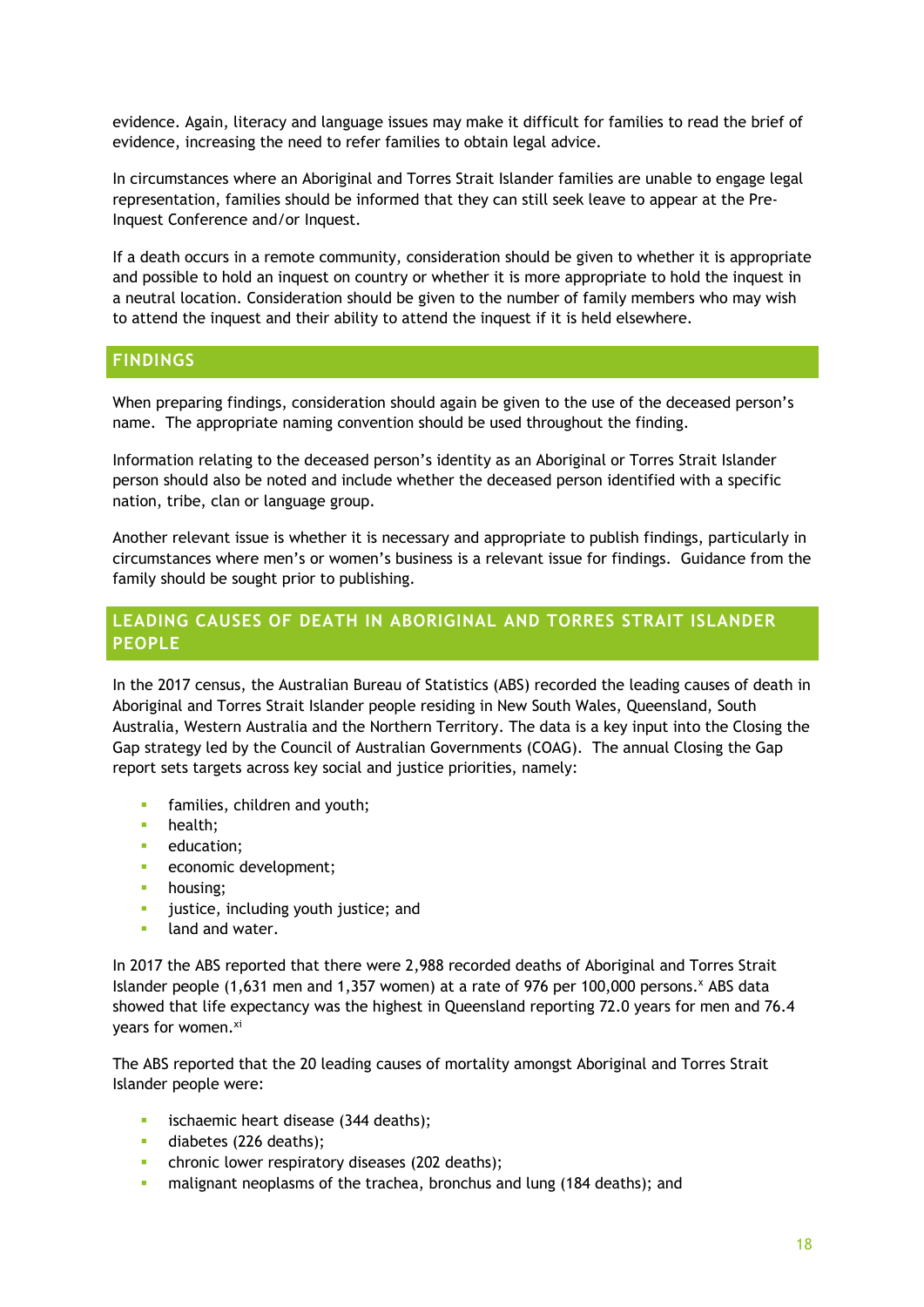- § intentional self-harm suicide (165 deaths)
- **EXECT** cirrhosis and other diseases of the liver (98 deaths)
- **•** dementia, including Alzheimer disease (97 deaths);
- **EXEC** cerebrovascular diseases (96 deaths);
- **accidental poisoning (78 deaths);**
- land transport accidents (77 deaths);
- **•** certain conditions originating in perinatal period (66 deaths);
- **EXECUTE:** symptoms, signs and ill-defined conditions (64 deaths);
- malignant neoplasm of pancreas (60 deaths);
- **•** malignant neoplasms of lymphoid (57 deaths);
- **•** influenza and pneumonia (53 deaths);
- **•** malignant neoplasm of liver and intrahepatic bile ducts (53 deaths);
- **•** diseases of the urinary system (52 deaths);
- malignant neoplasm of colon, sigmoid, rectum and anus (50 deaths);
- **•** malignant neoplasm of breast (35 deaths); and
- **•** cardiomyopathy (32 deaths).

#### *Non-communicable diseases*

The ABS reported the following average age-specific death rates for non-communicable diseases:

| <b>Selected Age</b><br>Group | 2008-2012                  | 2013-2017                 |
|------------------------------|----------------------------|---------------------------|
| 30 years - 39 years          | 104.2 people per 100,000   | 90.5 people per 100,000   |
| 40 years - 49 years          | 291.7 people per 100,000   | 293.2 people per 100,000  |
| 50 years - 59 years          | 706.8 people per 100,000   | 686.6 people per 100,000  |
| 60 years - 69 years          | 1,518.0 people per 100,000 | 1542.4 people per 100,000 |

Several of the non-communicable chronic diseases have common preventable risk factors including a lack of physical exercise, alcohol consumption, smoking and poor nutrition.

#### **Suicide**

The ABS reported that 165 Aboriginal and Torres Strait Islander people died as a result of suicide at a rate of 25.5 deaths per 100,000 persons. By comparison, the rate of intentional self-harm deaths of Aboriginal and Torres Strait Islander people was 5.5% compared with 2.0% for non-Indigenous populations.xii

Suicide was ranked as the 2<sup>nd</sup> leading cause of death for Aboriginal and Torres Strait Islander men with 39.6 deaths per 100,000 persons and 7<sup>th</sup> for women at 11.9 deaths per 100,000 persons. For non-Indigenous people suicide was ranked at  $10<sup>th</sup>$  and  $21<sup>st</sup>$  leading cause for men and women, respectively.

The median age at death for suicide across the Aboriginal and Torres Strait Islander population was 29.5 years compared with 45.4 years in non-Indigenous population. Aboriginal and Torres Strait Islander people aged 55 years and over recorded lower age suicide rates than non-Indigenous people.

Suicide of Aboriginal and Torres Strait Islander children and young people occurred at a rate of 10.1 deaths per 100,000 persons, compared with 2.0 per 100,000 for non-Indigenous persons. Children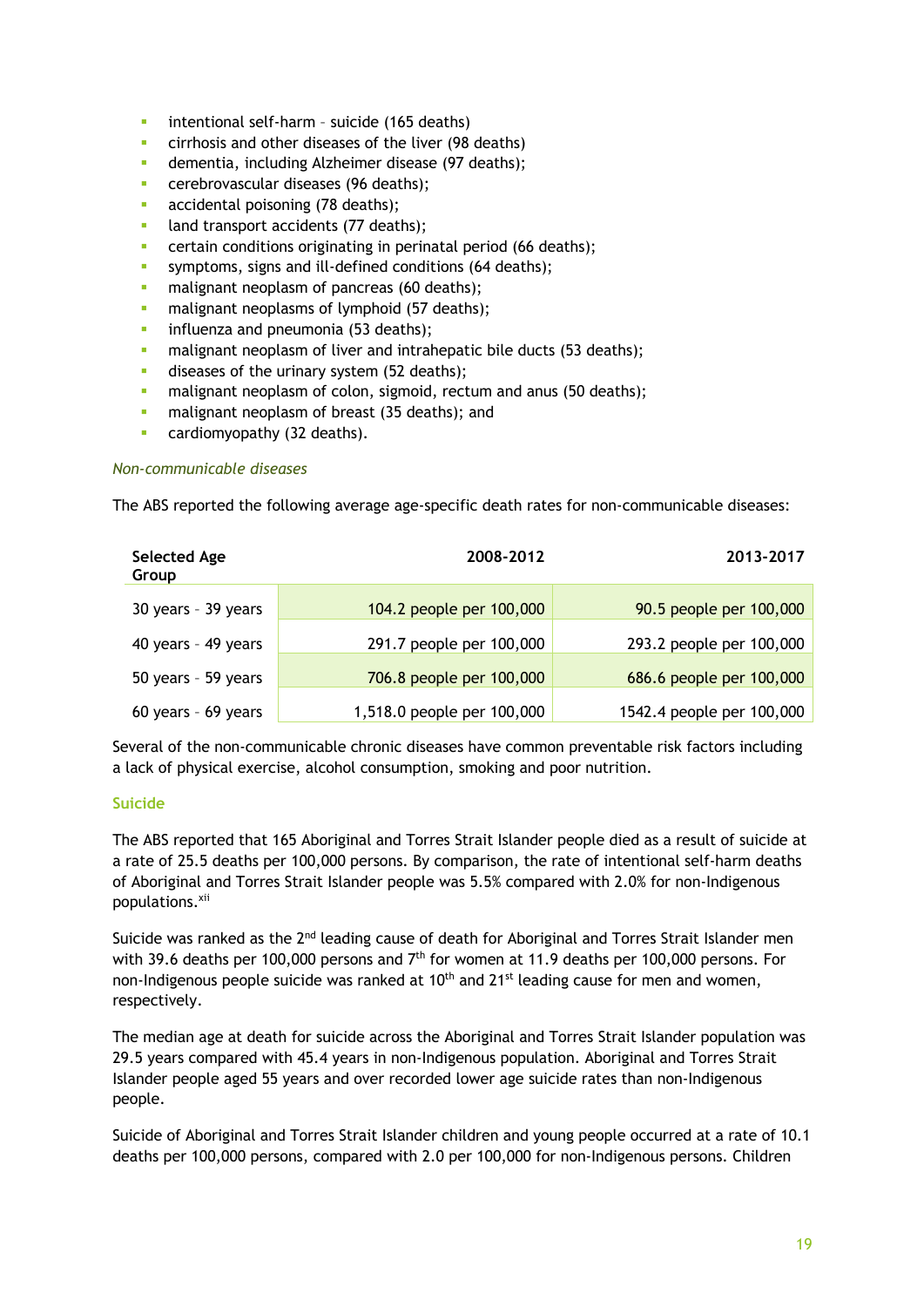aged between 15-17 years contributed to 94.4% of all suicide deaths in young Aboriginal and Torres Strait Islander people.

#### **Alcohol-induced deaths**

The ABS recorded that Aboriginal and Torres Strait Islander males died from alcohol-induced conditions at five times the rate of non-Indigenous men at a rate of 36.5 deaths per 100,000 persons. Aboriginal and Torres Strait Islander women died at a rate six times higher than that of non-Indigenous women and 1.7 times higher than that of non-Indigenous men.<sup>xiii</sup>

In Queensland, the Protection Act prohibited the sale and supply of liquor to 'Aboriginal or halfcast' people. Prior to the 1967 Referendum, which amended the Australian Constitution to include Aboriginal people in the census, Aboriginal people were 'wards of the state'. Xiv The Protection Act was repealed in 1984.

The Queensland Government created canteens in government-controlled outlets in partnership with Aboriginal Shire Councils. This placed restrictions on the sale, consumption and possession of alcohol in those communities. The canteens were a source of revenue for local infrastructure, projects and services and created the economic sustainability for communities. This resulted in high levels of alcohol consumption, excessive violence and hospitalisations.<sup>xv</sup>

In 2000, The Aboriginal and Torres Strait Islander Women's Taskforce on Violence found that alcohol was a self-medicating response to trauma and the cause and contributor of violence in community. Further, the 2001 Cape York Justice Study by Justice Tony Fitzgerald found that strict adherence to the *Liquor Act 1992* in order to end the illegal serving of alcohol to intoxicated people. Further that official inspection and compliance take place for all canteens in Cape York communities. Justice Fitzgerald recommended suspension or cancellation of licences for failure to comply with regulations and licence conditions.<sup>xvi</sup>

The Queensland Government introduced measures to transfer canteens to community-based boards. Community Justice Groups (CJG) took on the responsibility for the canteens. CJGs are made up of Elders and respected community members. Alcohol Management Plans (AMP) are developed by CJGs and include designating dry areas, restricted areas, operating hours of licensed premises and any relevant decisions made by the CJGs.

AMPs in Queensland include the following communities:

- Pormpuraaw;
- Aurukun;
- § Woorabinda;
- **E** Lockhart River:
- **•** Mornington Island;
- Napranum;
- Wujal Wujal;
- Palm Island;
- Cherbourg;
- Hope Vale:
- § Yarrabah;
- Doomadgee;
- § Northern Peninsula Area; and
- Mapoon.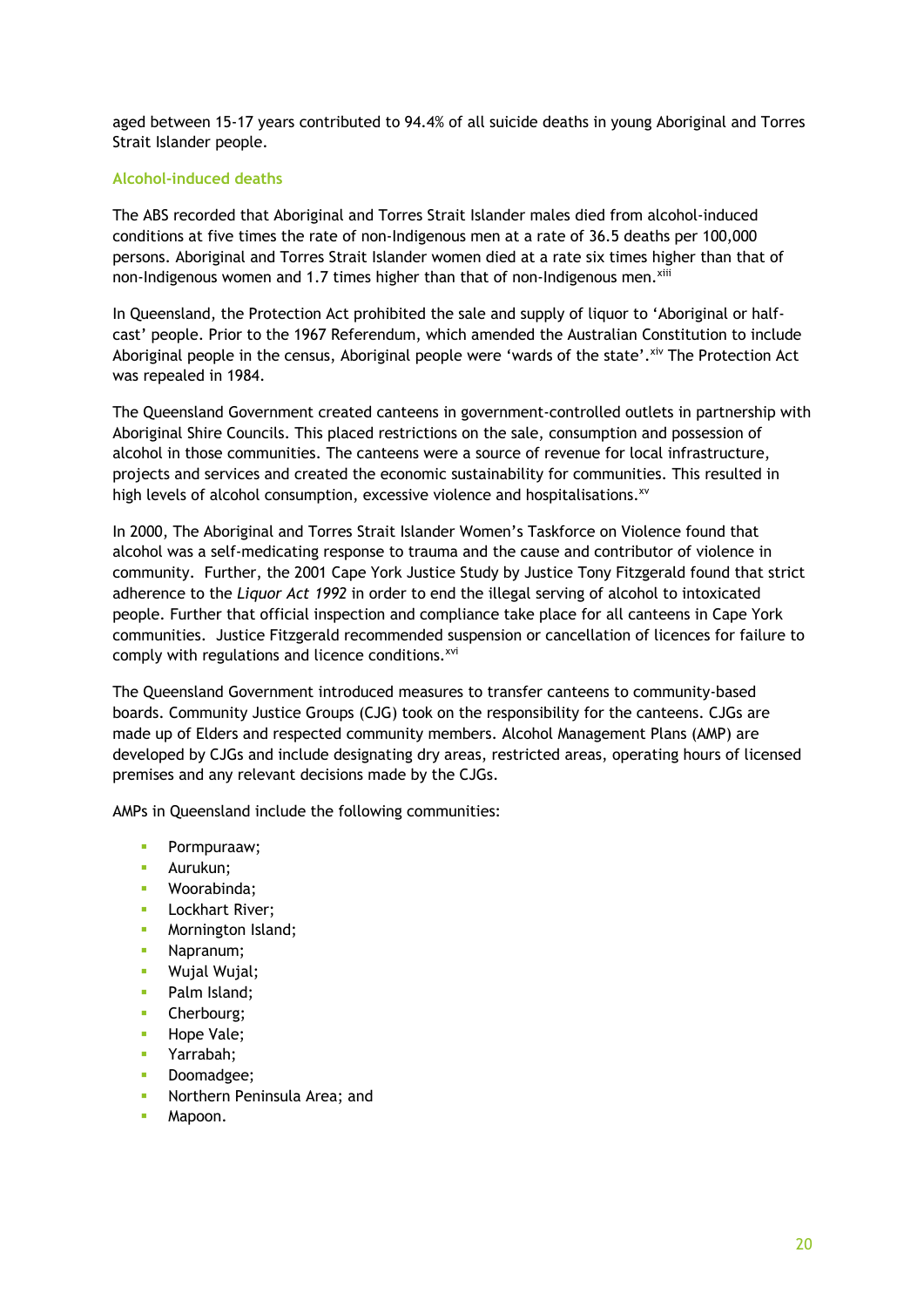#### **Deaths in custody**

It has been over 25 years since the Royal Commission into Aboriginal Deaths in Custody (RCIADIC) in 1991-92. One of the findings of the RCIADIC included that Aboriginal and Torres Strait Islander people were no more likely than non-Indigenous people to die in custody, however that they represented a greater number of arrests and prison population.

In 2019, the Australian Institute of Criminology (AIC) reviewed 2,044 deaths in custody from data gathered across each State and Territory between 1991-1992 and 2015-2016 financial years.<sup>xvii</sup>

The AIC study showed that 247 of the 2,044 deaths reviewed were Aboriginal and Torres Strait Islander deaths in custody and accounted for 19% of all prison deaths in the study. It showed that whilst the number and proportion of Aboriginal and Torres Strait Islander people in prison had increased, the proportion of deaths in custody had been smaller than the proportion of prisoners.

The data indicated that men outnumbered women in all Aboriginal and Torres Strait Islander deaths and all non-Indigenous deaths amounting to 96% of the deaths reviewed. A review of the ages of deceased prisoners shows the average age of 37.8 years compared with 45.3 years for non-Indigenous prisoners. The study showed that 89% of deaths occurred before the age of 55 compared with 69% among non-Indigenous prisoners. Almost one in five Aboriginal and Torres Strait Islander deaths involved a prisoner less than 25 years of age.

The most common causes of death included:

- § natural causes;
- hanging;
- **a** drugs and/or alcohol; and
- § external trauma.

The data also indicated that 73% of Aboriginal and Torres Strait Islander deaths between 1991-1992 and 2015-2016 involved sentenced prisoners and 27% involved unsentenced prisoners.

The study could not accurately report the rates of deaths in police custody due to the absence of reliable data on the number of Aboriginal and Torres Strait Islander people in custody and the number of those who came into contact with police in custody-related operations. However, on the available data there were 146 Aboriginal and Torres Strait Islander deaths in police custody which accounted for 20% of the total police custody deaths. Again, male deaths outnumbered female deaths in police custody and comprised of 86% of all Aboriginal and Torres Strait Islander deaths and 95% of all non-indigenous deaths.

The most common causes of death for those in police custody included:

- external/multiple trauma;
- **•** motor vehicle pursuits;
- **•** natural causes; and
- hanging.

#### **Traumatic or sudden death**

Slow deteriorating health related deaths are more likely to be accepted by Aboriginal and Torres Strait Islander people. However Aboriginal and Torres Strait Islander people may associate traumatic and sudden death with sorcery, such as payback.<sup>xviii</sup>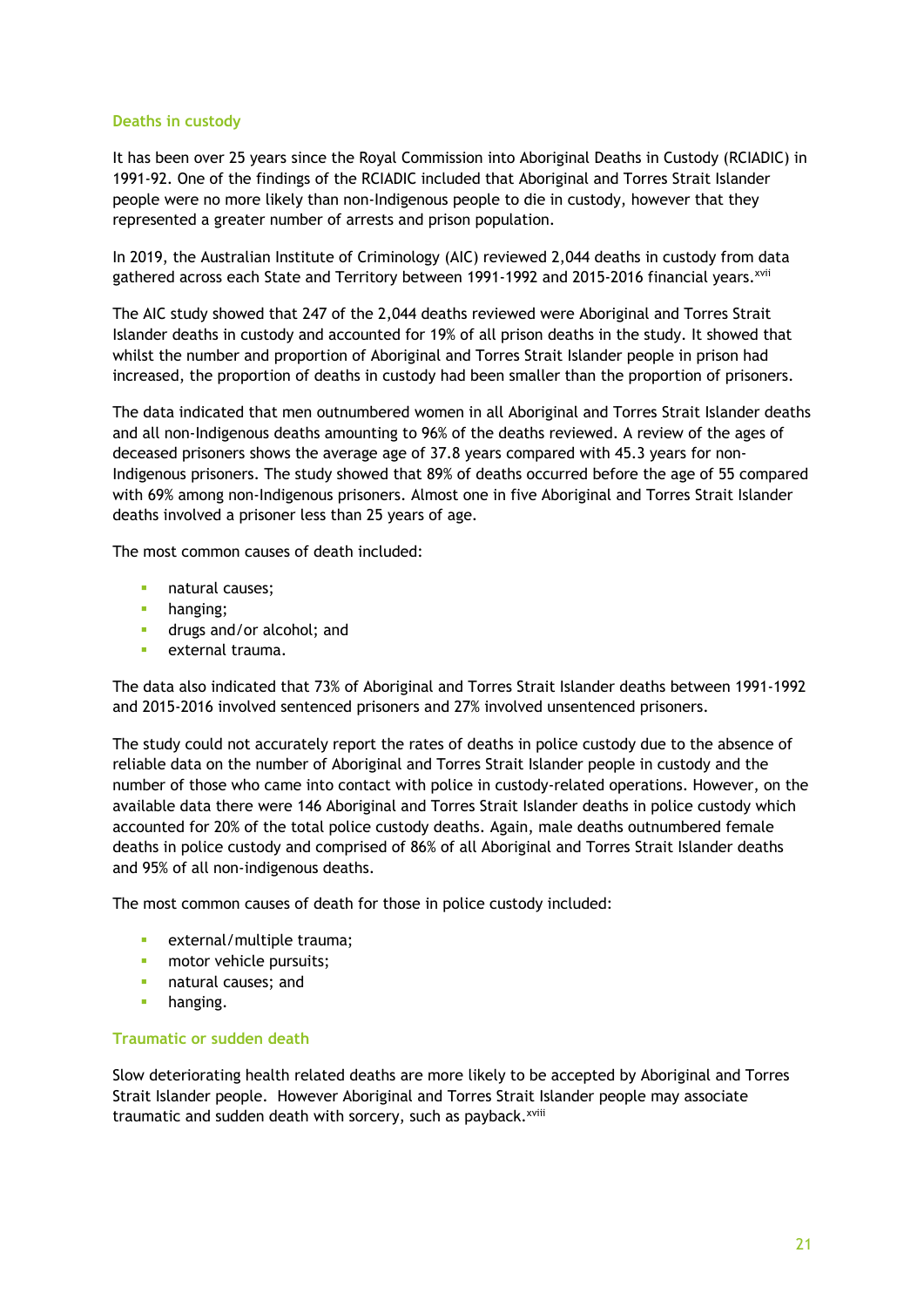Why does traumatic or sudden death raise questions for Aboriginal and Torres Strait Islander people?

Coronial staff should anticipate strong reactions from next of kin and family members and allow time for the concerns to be ventilated. This may also trigger a response by families to perform a ceremony, such as a smoking ceremony, to cleanse what has believed to have been done or an autopsy performed under traditional lore.

The family may also request an autopsy be performed in circumstances where it is not necessary. Families should be encouraged to provide further information about the particular cultural issue that would require an autopsy be performed.

## **COMMUNITY RELATIONSHIPS**

In order to build effective relationships between CCQ and the Aboriginal and Torres Strait Islander community, it is important to be visible and accessible.

Another mechanism for improving relationships with the Aboriginal and Torres Strait Islander community is to increase the capacity of Coroners and CCQ staff to develop their understanding and capacity to work with Aboriginal and Torres Strait Islander people. Cultural learning is a lifelong lesson for Aboriginal and Torres Strait Islander people and should be an ongoing commitment for non-Indigenous people to develop their understanding and abilities throughout their lives.

It is important that CCQ builds its capability and engagement with the Aboriginal and Torres Strait Islander community by increasing awareness of the coronial process in circumstances when engagement is not triggered by a death in community. This engagement with community can be through relationship building with the local Community Justice Groups or Murri Court elders that exist in Queensland.

In circumstances where a death has occurred, it will not be appropriate to involve Aboriginal or Torres Strait Islander people who are outside the family of the deceased, unless informed otherwise by the next of kin. Confidentiality of family sorry business is important to maintain and can be jeopardised by the involvement of Aboriginal or Torres Strait Islander people who have no authority within the familial relationship to the deceased person. Consent must be obtained from the next of kin before involvement of Murri Court elders or Community Justice Groups. Most Departments create community 'Liaison' positions to assist Departments to increase their relationship building with the Aboriginal and Torres Strait Islander community. However, no such position exists within CCQ.

## PARTNERSHIPS WITHIN THE DEPARTMENT OF JUSTICE AND ATTORNEY-GENERAL

The Department of Justice and Attorney-General (DJAG) is committed to implementing the Magistrates Court Reconciliation Action Plan (RAP). The RAP can be actively implemented by working with other parts of the Department.

An avenue for engagement would include attending community events throughout Queensland. Important events in the Aboriginal and Torres Strait Islander communities include Reconciliation Week and NAIDOC Week celebrations. By providing access and information to communities, they will be more willing to engage in the coronial process. There are opportunities for Departments to access funding to host Reconciliation Week and NAIDOC Week events.